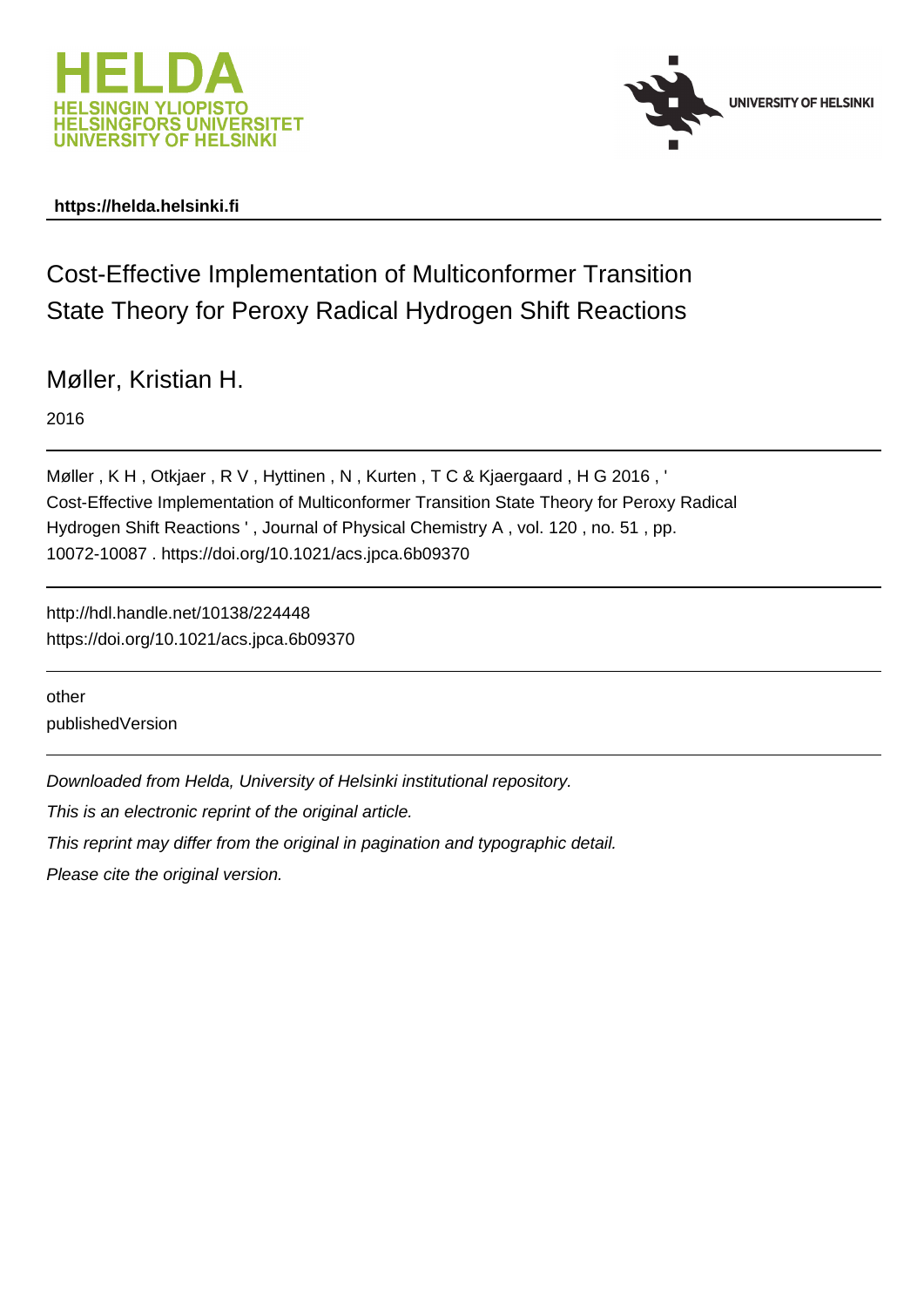# THE JOURNAL OF **CHEMISTRY**



## Cost-Effective Implementation of Multiconformer Transition State Theory for Peroxy Radical Hydrogen Shift Reactions

Kristian H. Møller,<sup>†</sup> Rasmus V. Otkjær,<sup>†</sup> Noora Hyttinen,<sup>‡</sup> Theo Kurtén,<sup>‡</sup> and Henrik G. Kjaergaard<sup>\*,†</sup>

† Department of Chemistry, University of Copenhagen, Universitetsparken 5, DK-2100 Copenhagen Ø, Denmark ‡ Department of Chemistry, University of Helsinki, POB 55, FIN-00014 Helsinki, Finland

**S** Supporting Information

ABSTRACT: Based on a small test system,  $(R)$ -CH $(OH)$  $(OO·)CH<sub>2</sub>CHO$ , we have developed a cost-effective approach to the practical implementation of multiconformer transition state theory for peroxy radical hydrogen shift reactions at atmospherically relevant temperatures. While conformer searching is crucial for accurate reaction rates, an energy cutoff can be used to significantly reduce the computational cost with little loss of accuracy. For the reaction barrier, high-level calculations are needed, but the highest level of electronic structure theory is not necessary for the relative energy between



conformers. Improving the approach to both transition state theory and electronic structure theory decreases the calculated reaction rate significantly, so low-level calculations can be used to rule out slow reactions. Further computational time can be saved by approximating the tunneling coefficients for each transition state by only that of the lowest-energy transition state. Finally, we test and validate our approach using higher-level theoretical values for our test system and existing experimental results for additional peroxy radical hydrogen shift reactions in three slightly larger systems.

#### **ENTRODUCTION**

Reduced carbon species are emitted to the atmosphere in enormous quantities from both biogenic and anthropogenic sources.<sup>1−3</sup> These are oxidized in the environment by a diverse set of gas and heterogeneous processes, which greatly reduces their volatility. The low-volatility compounds formed play a key role in the growth of secondary organic aerosol  $(SOA)^4$ . While SOA unambiguously affects the Earth's radiative balance via both direct and indirect effects, quantitative assessment of this climate forcing remains a challenge.<sup>5</sup>

Recently it has been shown that autoxidation reactions may play a significant role in the atmospheric oxidation processes leading to the formation and growth of  $SOA<sup>6,7</sup>$  Autoxidation is a series of radical reactions characterized by alternating oxygen addition reactions and intramolecular hydrogen shift reactions. Each  $O_2$  addition leads to a peroxy radical, which in turn abstracts a hydrogen atom from a different location in the same radical species. The initial radical species can be formed following reaction with, e.g., OH or  $O<sub>3</sub>$ , and the termination step is usually thermal decomposition or a radical−radical reaction.<sup>6</sup>

In the atmosphere, autoxidation competes with reactions with other radicals such as NO,  $HO<sub>2</sub>$ , and other RO<sub>2</sub> species, and the branching ratios among these pathways depend on the relative reaction rates of the various reactions. For reliable representations of the atmosphere in, e.g., chemistry-transport and ultimately climate models, it is therefore necessary to determine autoxidation reaction rates accurately. For the autoxidation mechanism, the hydrogen shift reactions represent the rate-determining steps, and accordingly, the reaction rates for these types of reactions are central. To assess these reaction rates, quantum-chemical calculations represent an invaluable tool, as they allow treatment of a wide range of systems, conditions, and reactions.

A number of early studies of these hydrogen shift reactions have employed conventional transition state theory, in which the reaction rate is calculated from a transition state and the two conformers connected to it via an intrinsic reaction coordinate (IRC), an approach that we will call IRC-TST. $6,8-12$ This approach will almost inevitably overestimate the reaction rate and therefore the relative importance of autoxidation. The reason is that most often the barrier height will be underestimated, as the IRC likely does not connect the lowest-energy conformers. The ability of some conformers to form internal hydrogen bonds can change the reaction barrier by several kcal/mol, which greatly affects the calculated reaction rates.<sup>13</sup> Furthermore, as there are generally more conformers of the reactant than the transition state, the overall transition state partition function is usually smaller than the overall reactant partition function, which decreases the rate.

Within the framework of TST, the presence of multiple conformers can be taken into account by multiconformer transition state theory  $(MC-TST).$ <sup>14</sup> The MC-TST reaction rate constant can be considered a sum of the individual IRC-TST reaction rate constants, each weighted by the Boltzmann population of the corresponding reactant conformer. We show (see [section S1\)](http://pubs.acs.org/doi/suppl/10.1021/acs.jpca.6b09370/suppl_file/jp6b09370_si_001.pdf) that this description is equivalent to the form in which MC-TST is usually presented. Recently, MC-TST has

Received: September 16, 2016 Revised: November 29, 2016 Published: November 30, 2016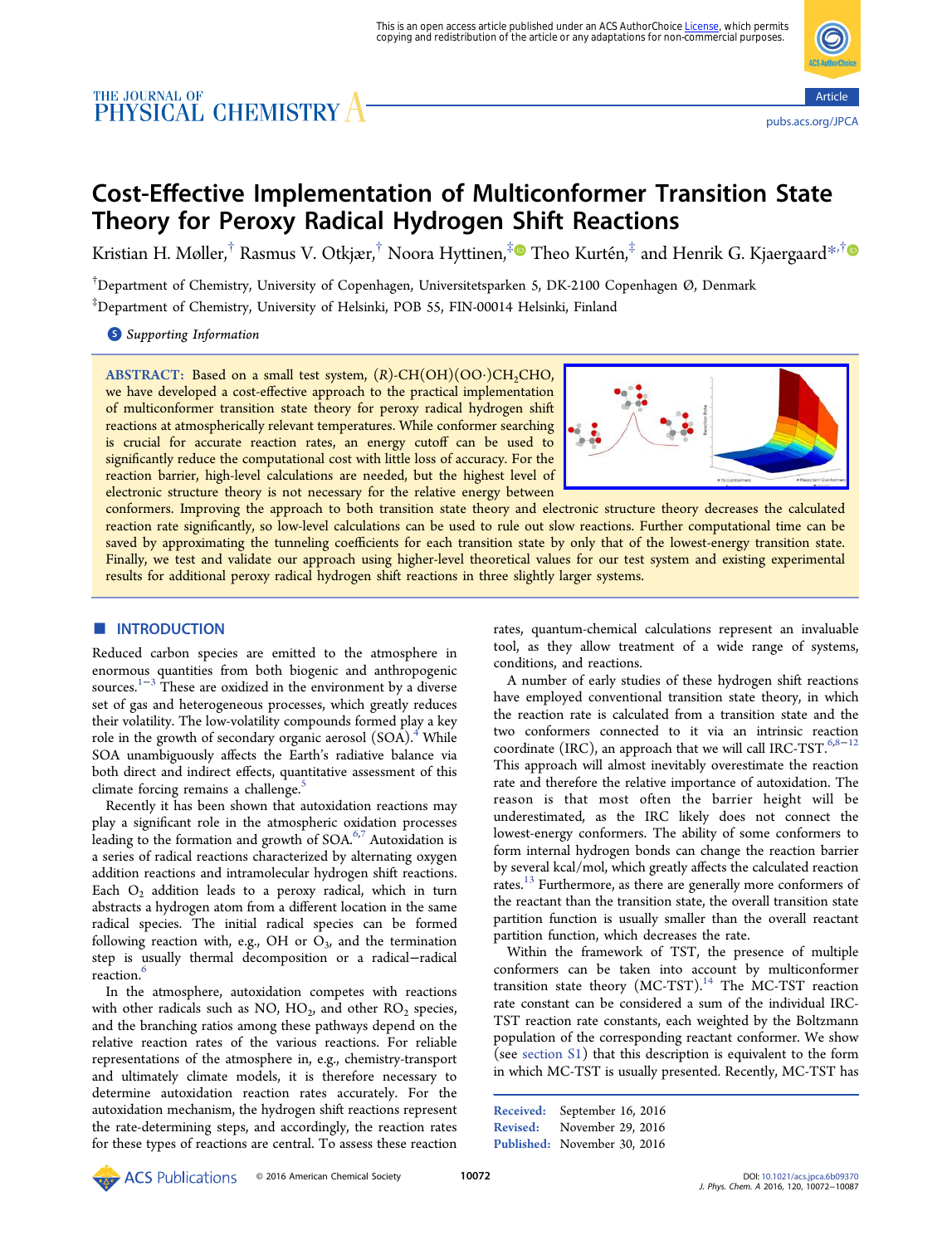started to emerge as a method in the study of atmospheric autoxidation.<sup>15−</sup>

For most systems, computational limitations necessitate approximations to the full MC-TST treatment. We have therefore developed a guideline for the practical implementation of MC-TST for the atmospherically important unimolecular hydrogen shift reactions in peroxy radicals. The goal is to minimize both the computational and human time required for these types of calculations while maintaining high accuracy. The approach is intended for hydrogen shift reactions of small to medium-sized peroxy radicals (around 5−15 non-hydrogen atoms) at atmospherically relevant temperatures. The challenge upon progressing to larger systems is twofold: First, larger, more flexible molecules have more conformers that need to be considered. For example, in a recent study of  $O_3$ -initiated cyclohexene autoxidation, the total number of conformers initially generated was on the order of  $100 000$ .<sup>17</sup> Second, the scaling of the quantum computational methods means that the computational cost of each conformer increases significantly. For instance, the computational effort of the CCSD(T) energy calculation scales approximately as the seventh power of the system size.<sup>20</sup> While higher-level treatment may be possible for the initial reactions of many species of atmospheric relevance, during autoxidation the size of the species studied continuously increases by sequential addition of molecular oxygen, and having a systematic approach that can consistently treat all reactions along the way is very desirable.<sup>17</sup> Apart from atmospheric science, the importance of hydrogen shift reactions has also been acknowledged in combustion chemistry, and we will therefore also assess our approach at elevated temperatures.21−<sup>24</sup>

We have carried out a systematic investigation on a small test system for which a high-level treatment is possible. We have chosen the 1,5-aldehydic hydrogen shift in (R)-1-hydroxy-3 oxopropyl-1-peroxy radical,  $(R)$ -CH(OH)(OO·)CH<sub>2</sub>CHO, shown schematically in Figure 1. While the radical is small



Figure 1. Overview of the 1,5-aldehydic hydrogen shift reaction in (R)-1-hydroxy-3-oxopropyl-1-peroxy radical. The forward and reverse barriers are 19 and 14 kcal/mol, respectively, for the lowest-energy conformers at the ωB97X-D/aug-cc-pVTZ level of theory.

enough for a high-level treatment including coupled-cluster optimization, it remains representative of peroxy radicals of atmospheric interest. For instance, it closely resembles a radical formed in the OH-initiated oxidation of acrolein. The motif of a peroxy group radical abstracting an aldehydic hydrogen is usually fast, as observed in, e.g., methacrolein.<sup>11,25</sup> Furthermore, it has the ability to form internal hydrogen bonds, which can be important for the conformational sampling. $13$ 

As an additional reaction, we have studied the reverse 1,5 hydrogen shift to re-form the peroxy radical, as the relative rate between the forward and reverse reactions is important for the product distribution for systems with multiple, competing reactions. Despite having studied both the forward and reverse reactions, we use the convention of referring to the peroxy radical as the reactant and the acyl radical as the product, corresponding to the reaction from left to right in Figure 1. For these two reactions, we have tested the effect of a wide range of parameters, including the method used in the initial conformer search, the use of various cutoffs along the progression toward higher-level calculations, and the method used for calculating the energy barrier.

On the basis of our observations, we have developed a guideline for the implementation of MC-TST for hydrogen shift reactions of peroxy radicals. This guideline is applied to three additional peroxy radical hydrogen shift reactions for which experimental results are available.

#### **THEORY AND METHODS**

Systematic conformer searches were carried out using Spartan'14 and the molecular mechanics (MMFF and SYBYL) and semiempirical (AM1, MNDO, PM3, PM6, and RM1) methods available in this program as well as density functional theory (DFT) at the B3LYP/6-31+G(d) level.<sup>26</sup> These were selected to cover a wide range of different methods and because of their availability in Spartan. While B3LYP is known to lack a proper description of dispersion interactions, it was chosen because its implementation is usually very efficient and it has been widely tested.<sup>41-43</sup> Furthermore, it has been found to accurately predict the energy ordering of conformers.17,44,45

In a systematic conformer search, every nonterminal bond is rotated a certain number of times, and an optimization is conducted to see if the resulting structure represents a minimum on the potential energy surface. The default number of rotations in Spartan is  $3$  for bonds between  $sp<sup>3</sup>$  hybridized atoms and 2 for bonds between  $sp<sup>2</sup>$  hybridized atoms. For the transition states, constraints were placed on selected bond lengths before the conformer search was initiated, as no conformer sampling algorithms or molecular mechanics force fields for transition state structures were available. While transition state force fields (TSFFs) do exist, they need to be parametrized specifically for the reaction studied.<sup>46,47</sup> In the constrained conformer searches, tests showed that constraining only the bonds being formed and broken is not enough and that at least one more constraint is needed for effective conformer sampling of the transition state (see [Table S5\)](http://pubs.acs.org/doi/suppl/10.1021/acs.jpca.6b09370/suppl_file/jp6b09370_si_001.pdf). Molecular mechanics is sensitive to the bonds drawn in the input, and for the transition state searches, the bonding pattern of the reactant was retained but with the bond lengths of the transition state.

All of the conformer searches were carried out using the keywords "searchmethod = systematic" to ensure systematic conformer searches and "keepall" to prevent removal of conformers. For the semiempirical methods, the keywords "scfcycles = 500" and "geometrycycles = 500" were employed to increase the number of cycles for the SCF and geometry convergence, as the default number of cycles was not enough for all conformers.

By default, MMFF as implemented in Spartan'14 treats  $RO<sub>2</sub>$ oxygen radicals as anions, which greatly affects the conformer sampling. Generally, the treatment of radicals by MMFF and most other standard force fields is inadequate, as they have not been parametrized for these.27,33,48−<sup>50</sup> Therefore, further calculations were carried out by tweaking the treatment of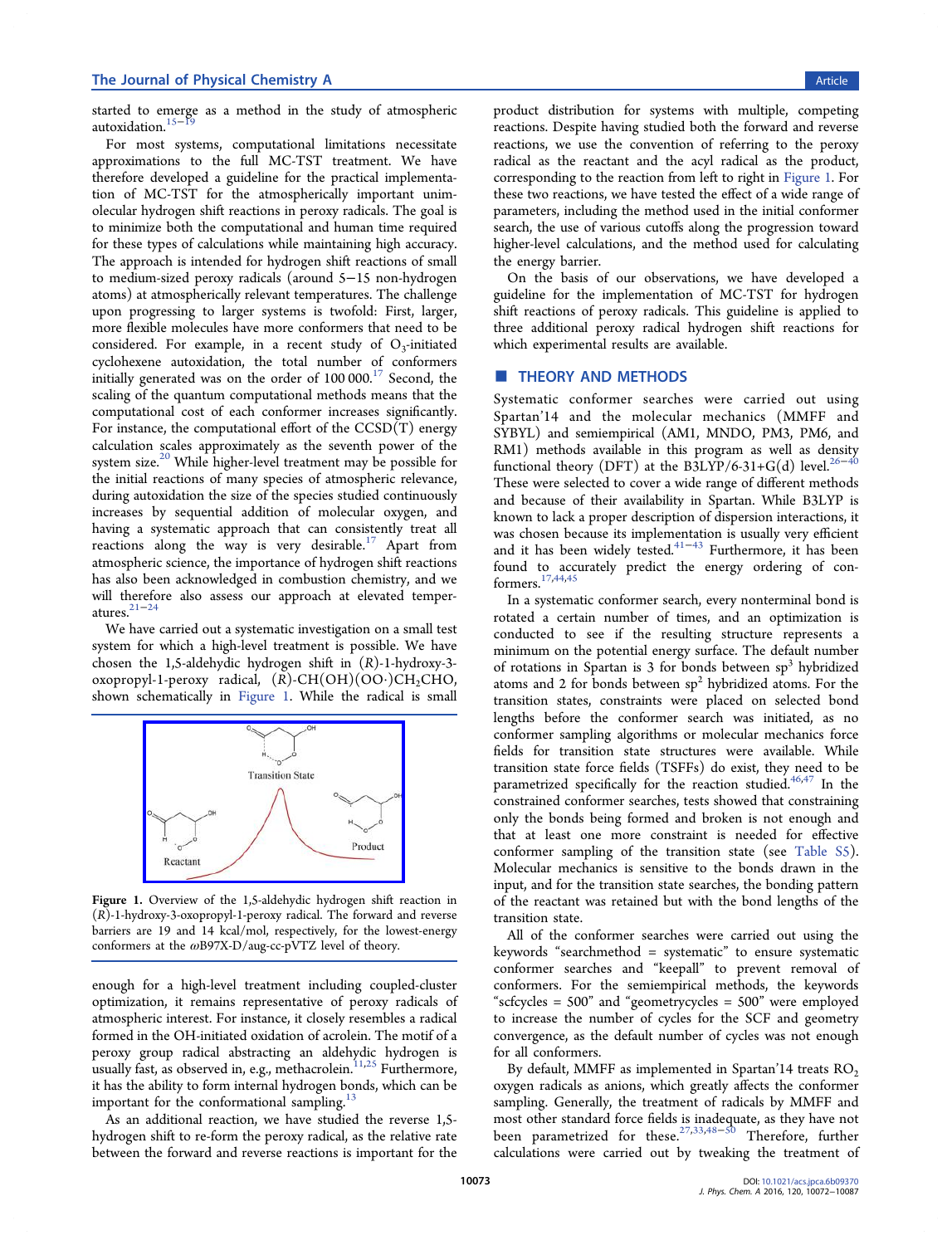the radical centers using two different keywords: The keyword "ffhint =  $X \sim 0$ " specifies the charge of atom X to be 0, as is correct for the radical species treated here. Similarly, the keyword "ffhint = X∼∼y" changes the molecular mechanics atom type of atom  $X$  to type  $y$ . In our calculations,  $X$  is the radical center, and several different atom types, y, of this were tested. These two approaches will be denoted as MMFF-charge and MMFF-type, respectively. They are described in the "Mechanics FAQs" section of Spartan'14.

The molecular mechanics and semiempirical conformer searches were followed by DFT optimizations carried out using Gaussian 09, revision  $D.01$ .<sup>51</sup> Subsequent frequency calculations were carried out to confirm the character of the stationary points identified (no imaginary frequencies for reactants and products and one imaginary frequency for transition states).

The DFT calculations were carried out using two functional/ basis set combinations:  $B3LYP/6-31+G(d)$  and  $\omega B97X-D/aug$ cc-pVTZ.39,40,52−<sup>57</sup> With the aug-cc-pVTZ basis set (abbreviated aVTZ), the calculations were carried out with the keywords "opt = verytight" and "int = ultrafine". The two levels of theory were chosen because they have previously shown good agreement with much higher level calculations for relative energies between conformers (B3LYP) and reaction barriers  $(\omega$ B97X-D), respectively.<sup>12,17,44,45,52</sup>

For the transition states, the additional optimization keywords "calcfc" and "noeigentest" were used to guide the optimization by calculating the force constants in the first optimization step and suppressing termination of the calculation even if more than one imaginary frequency was calculated initially. For the transition states, the B3LYP/6- 31+G(d) TS optimization was preceded by a constrained optimization with the same constraints as employed in the conformer search. Bypassing the constrained optimization was tested but found to be very ineffective (see [Table S7](http://pubs.acs.org/doi/suppl/10.1021/acs.jpca.6b09370/suppl_file/jp6b09370_si_001.pdf)).

The "opt = calcall" and " $scf = qc$ " keywords were employed in a limited number of cases for which convergence was an issue or imaginary frequencies were observed for the reactant or product. All of the thermodynamic calculations were carried out at 298.15 K and 1 atm, unless otherwise stated.

Molpro 2012.1 was used for single-point energy calculations on top of the ωB97X-D/aVTZ-optimized structures at the ROHF-ROCCSD(T)-F12a/cc-pVDZ-F12 level (abbreviated F12) for more accurate energies.<sup>58-63</sup> ROCCSD(T)-F12a has shown very good agreement with higher-level results with much faster basis set convergence.<sup>61</sup> In accordance with recommendations, the calculations were carried out using "gem\_beta = 0.9", which sets the value of the geminal Slater exponent  $\beta$  in the F12 correlation factor to  $0.9$ .<sup> $63$ </sup> To test the quality of the ωB97X-D/aVTZ geometry, the lowest-energy conformers of the reactant, transition state, and product were optimized at the F12 level to assess the error introduced by doing only singlepoint F12 calculations.

Transition State Theory. Chemical reaction rate constants were calculated using transition state theory including quantum-mechanical tunneling. In transition state theory, the reaction rate constant,  $k$ , for a unimolecular reaction is given  $\mathbf{b} \mathbf{v}^8$ 

$$
k = \kappa \frac{k_{\rm B} T}{h} \frac{Q_{\rm TS}}{Q_{\rm R}} \exp\left(-\frac{E_{\rm TS} - E_{\rm R}}{k_{\rm B} T}\right) \tag{1}
$$

where  $\kappa$  is the quantum-mechanical tunneling coefficient,  $k_B$  is Boltzmann's constant,  $T$  is the absolute temperature,  $h$  is Planck's constant,  $Q_{TS}$  and  $Q_R$  are the partition functions of the transition state and reactant, respectively, and  $E_{TS}$  and  $E_R$  are the corresponding zero-point-corrected electronic energies of the transition state and reactant. The difference in energy between the reactant and transition state is the reaction barrier.

For all but the smallest or most rigid systems, a number of conformers of the reactant, TS, and product exist (see Figure 2), which can be taken into account in different ways. In the



Figure 2. Overview of the energetics of the system studied here showing the individual conformers of the reactant, transition state, and product as well as the IRCs. The dashed lines connect the IRCs to the corresponding stationary points. All values were calculated at the ωB97X-D/aVTZ level.

method we will refer to as intrinsic reaction coordinate TST (IRC-TST), one conformer of the transition state is used along with the conformers of the reactant and product connected to it via an IRC. As we carried out the conformer sampling, we used the lowest-energy conformer of the transition state in the IRC-TST calculations. A better approximation than IRC-TST is to calculate the reaction rate constant from the lowest-energy conformers of the reactant, transition state, and product, an approach that we call lowest-conformer TST (LC-TST).

Multiconformer transition state theory (MC-TST) can be used to include the effect of multiple conformers within the framework of TST.<sup>14</sup> In a multiconformer system, not all reactants will be in a conformation with a path across the reaction barrier, as shown in Figure 2. The MC-TST reaction rate can therefore be calculated as a sum of IRC-TST reaction rate constants, one for each transition state, weighted by the Boltzmann populations of the corresponding reactants:

$$
k = \sum_{i}^{\text{all TS conf.}} F_i \times k_{\text{IRC}_i}
$$
 (2)

where the sum runs over all transition states,  $k_{\text{IRC}_i}$  is the IRC-TST reaction rate constant (including tunneling) of conformer *i* (calculated as in eq 1), and  $F_i$  is the relative Boltzmann population of the reactant connected to  $TS_i$  via the IRC. The equation assumes that the barriers for interconversion between the various conformers are low enough to allow these to be in internal equilibrium. For ease of calculation, the MC-TST expression in eq 2 can be rewritten (see [section S1](http://pubs.acs.org/doi/suppl/10.1021/acs.jpca.6b09370/suppl_file/jp6b09370_si_001.pdf)) in the following more convenient form: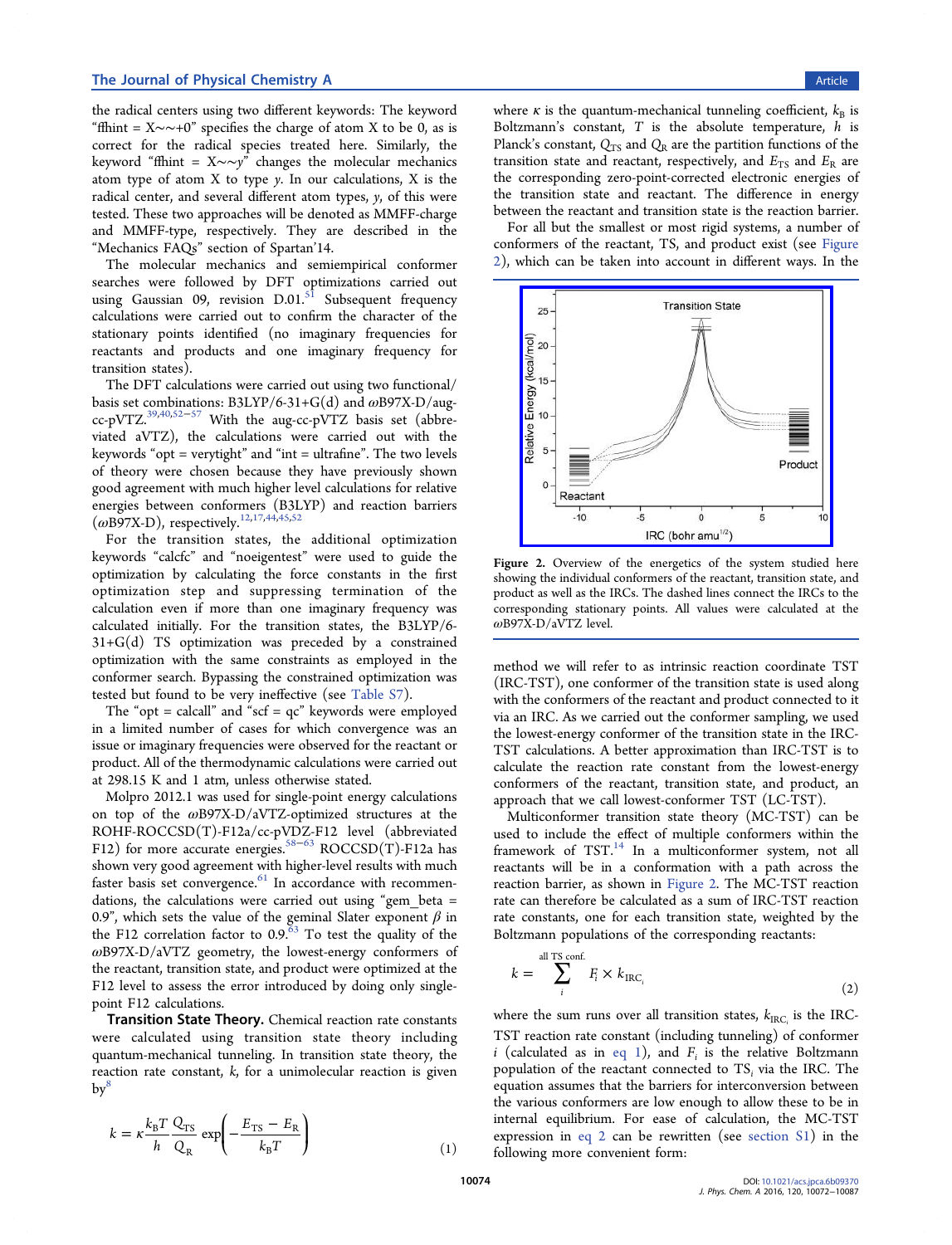$$
k = \frac{k_{\rm B}T}{h} \frac{\sum_{i}^{\rm all TS~conf.} \kappa_{i} \exp\left(-\frac{\Delta E_{i}}{k_{\rm B}T}\right) Q_{\rm TS, i}}{\sum_{j}^{\rm all R~conf.} \exp\left(-\frac{\Delta E_{j}}{k_{\rm B}T}\right) Q_{\rm R, j}}
$$

$$
\exp\left(-\frac{E_{\rm TS, 0} - E_{\rm R, 0}}{k_{\rm B}T}\right) \tag{3}
$$

In eq 3, the summations in the numerator and denominator are carried out over all conformers of the transition state and reactant, respectively.  $\kappa_i$  is the tunneling coefficient calculated from the path connected to  $TS_i$ .  $\Delta E_i$  represents the zero-pointcorrected energy of transition state conformer i relative to the lowest-energy transition state conformer, and  $Q_{TS,i}$  is the total partition function of transition state conformer i.  $\Delta E_i$  and  $Q_{\text{R},i}$ are the corresponding values for reactant conformer *j*.  $E_{TS,0}$  and  $E_{R,0}$  in the final factor refer to the zero-point-corrected energies of the lowest-energy conformers of the transition state and reactant, respectively. In the case of only one reactant and transition state, eq 3 reduces to the well-known TST expression in eq 1. The assumption that tunneling is the same for all reaction paths leads to the form in which MC-TST is usually presented:<sup>8,14</sup>

$$
k = \kappa \frac{k_{\rm B} T}{h} \frac{\sum_{i}^{\text{all TS conf.}} \exp\left(-\frac{\Delta E_{i}}{k_{\rm B} T}\right) Q_{\text{TS},i}}{\sum_{j}^{\text{all R conf.}} \exp\left(-\frac{\Delta E_{j}}{k_{\rm B} T}\right) Q_{\text{R},j}}
$$

$$
\exp\left(-\frac{E_{\text{TS},0} - E_{\text{R},0}}{k_{\rm B} T}\right) \tag{4}
$$

The energies and partition functions in the MC-TST expression can be calculated at different levels of electronic structure theory. Table 1 provides an overview of the various

Table 1. Overview of the Levels of Electronic Structure Theory Employed in the Calculation of Reaction Rate Constants along with the Names Used To Refer to Them

| Name                        | Description                                                                                                                                                                                                                                                      |  |  |  |
|-----------------------------|------------------------------------------------------------------------------------------------------------------------------------------------------------------------------------------------------------------------------------------------------------------|--|--|--|
| B3LYP                       | $B3LYP/6-31+G(d)$ partition functions and zero-point-corrected<br>energies for all conformers included.                                                                                                                                                          |  |  |  |
| $\omega$ B97X-D             | $\omega$ B97X-D/aVTZ partition functions and zero-point-corrected<br>energies for all conformers included.                                                                                                                                                       |  |  |  |
| F <sub>12</sub> -<br>lowest | $ROHF-ROCCSD(T)-F12a/cc-pVDZ-F12//\omega B97X-D/aVTZsingle-point energies plus \omegaB97X-D/aVTZ ZPVE for thereaction barriera and \hat{i} oB97X-D/aVTZ zero-point-corrected energies for the relative energies between conformersb and forpartition functions.$ |  |  |  |
| $F12$ -all                  | Like F12-lowest but with F12 single-point energies combined with<br>$\omega$ B97X-D/aVTZ zero-point corrections for all conformers.                                                                                                                              |  |  |  |
| $\sigma$ <sub>-</sub>       |                                                                                                                                                                                                                                                                  |  |  |  |

<sup>a</sup>The energy difference between the lowest-energy conformers of the reactant and TS.  $b_{\text{In}}$  the sum of partition functions.

levels of electronic structure theory employed for calculation of the TST reaction rate constants in this work. Unless otherwise stated, the reaction rate constants presented in this work do not include tunneling, as this was treated separately.

**Tunneling.** Because of the low mass of the hydrogen atom being transferred, quantum-mechanical tunneling is important for most hydrogen shift reactions.<sup>64</sup> Because MC-TST is a Boltzmann-weighted sum of IRC-TST reaction rates, the correct way to include tunneling is to use the corresponding tunneling coefficient for each of these, as shown in eq 3. However, this requires calculation of a tunneling coefficient for

each of the pathways across the barrier, which can be computationally expensive. Optimally, for simplicity and to save computational time, we want, as an approximation, to use only one tunneling coefficient, as shown in eq 4.

As shown in eq 3, each of the tunneling coefficients is weighted by the Boltzmann weight of the corresponding transition state multiplied by its partition function. Under the assumption that the partition functions of different conformers are similar, this means that the most important tunneling factor is the one related to the lowest-energy transition state, and the most logical approximation is to use only this. For this approximation to be good, either the tunneling coefficients calculated from the different transition states must be similar or the Boltzmann population of the lowest-energy transition state must be significantly higher than that of the other transition states.

Assessment of various methods for calculating tunneling coefficients and the calculation of highly accurate tunneling coefficients are not the focus of this paper, but tunneling is included to provide reasonable reaction rates. For the actual tunneling coefficient, we have used the widely employed 1D Eckart tunneling approach.<sup>65</sup> Eckart tunneling is a simple onedimensional tunneling approach in which the tunneling coefficient is calculated by solving the Schrö dinger equation for an asymmetrical one-dimensional Eckart potential.<sup>65</sup> It is the exact solution to an approximate potential derived from the barrier heights on both sides of the transition state and its imaginary frequency. Eckart tunneling has previously been shown to yield results in good agreement with multidimensional small-curvature tunneling for hydrogen shift reactions.  $\frac{66,67}{66,67}$ 

The imaginary frequency of the transition state was calculated using ωB97X-D/aVTZ, while the barriers were calculated from F12 single-point electronic energies with ωB97X-D/aVTZ zero-point vibrational corrections. With these, MATLAB R2013a was used to calculate the Eckart tunneling coefficients.<sup>68</sup> We will refer to the level of electronic structure theory for the Eckart calculations as  $F12/\omega B97X-D$ . As a test, the IRC used to identify the conformers connected to the transition state were calculated using the "calcall" keyword at both the B3LYP/6-31+G(d) and  $\omega$ B97X-D/aVTZ levels of theory. Higher-level multidimensional tunneling approaches were not assessed. While accurate tunneling coefficients are important for absolute rates, higher-level tunneling coefficients would not affect the conclusions drawn in this work.

Hindered Rotations. By default, Gaussian 09 treats all vibrations as harmonic oscillators, so unless otherwise stated, all of the reaction rate constants in this work were calculated using harmonic oscillator partition functions. However, lowfrequency vibrations such as internal torsions are not well described by that model, and therefore, several other approaches for calculating the partition functions were assessed. The "Freq = HinderedRotor" keyword in Gaussian 09 automatically identifies internal rotations and calculates the corrections to the partition functions and thermodynamic properties based on three different approximations for uncoupled (1D) hindered rotors: Pitzer and Gwinn, Truhlar, and McClurg.<sup>69-73</sup> All three approaches interpolate between the quantum harmonic oscillator in the low-temperature limit and the free internal rotor in the high-temperature limit and differ only in the interpolation function (see section  $S2$ ).<sup>69</sup> To avoid double-counting, the calculated hindered rotor corrections to the partition functions were divided by the "Multi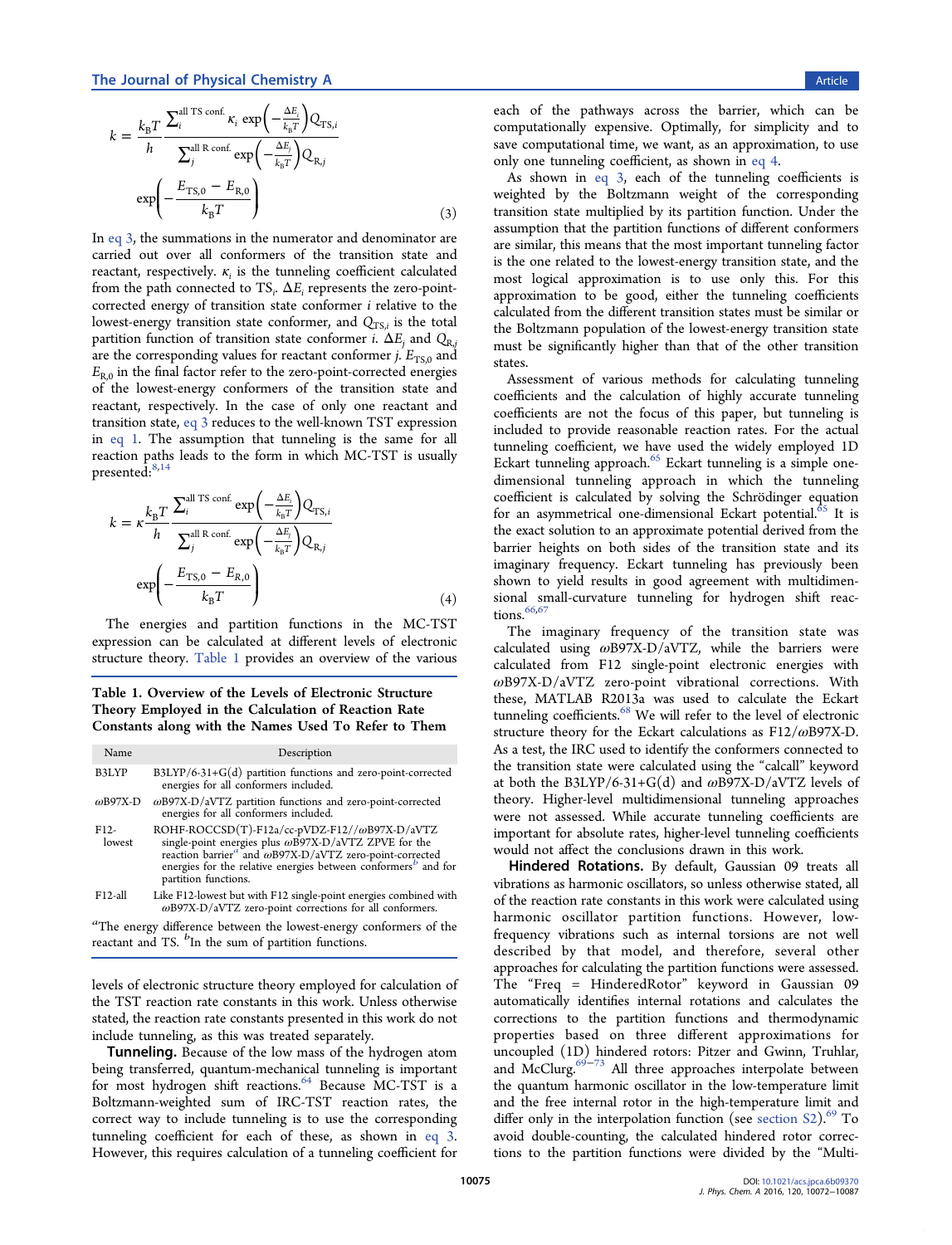plicity", which accounts for the effect of access to other potential energy wells. These other minima represent different conformers and are therefore already being taken into account.

Multistructural hindered rotor calculations based on coupled anharmonic torsional potentials (MS-T) were carried out using MSTor as described in the MSTor manual.<sup>74-77</sup> As for the 1D hindered rotor approaches, the MS-T approach employs a combination of quantum and classical contributions to the partition function.

A full quantum-mechanical treatment of the vibrational partition function requires simultaneous scans over all of the torsional angles to obtain the full coupled torsional potential energy surface. As the number of energy evaluations required for this grows exponentially with the number of torsional degrees of freedom, it is not a viable option. However, it has been found that simpler approximations such as the ones included here can perform reasonably well.<sup>78,79</sup> In the MC-TST expression for the rate constant (eq 4), the partition functions of the transition state are divided by the partition functions of the reactant. The uncertainties in the calculated partition functions are therefore expected to at least partially cancel.

Identifying Unique Conformers. To distinguish between conformers at a given level of theory, we have written a bashwrapped Python script (given in [section S3](http://pubs.acs.org/doi/suppl/10.1021/acs.jpca.6b09370/suppl_file/jp6b09370_si_001.pdf)) comparing the energy (electronic or zero-point-corrected),  $\Delta E$ , dipole moment,  $\Delta \mu$ , and root-mean-square-deviation of atomic positions following a Kabsch rotation,  $RMSD(geo)$ .<sup>80</sup> The last of these was implemented directly from Github.<sup>81</sup> In its current form, the RMSD script fails to mark conformers as identical if the atom labels are no longer identical after, e.g., methyl torsion, but for the system studied here that does not cause problems. Similarly, it marks mirror images of the same conformer as different, which again is not a problem for this system.

Conformers were identified as duplicates when they were below a certain threshold for all three criteria. The optimal threshold depends on the system and the convergence criteria for the electronic structure calculation. Too-tight criteria would mark too many conformers as unique and thereby lead to double counting of conformers, while too-loose criteria would result in loss of conformers. By employing three different criteria to distinguish the conformers, one can loosen the threshold of each of the three criteria while decreasing the risk of losing conformers.

Plots of the geometrical RMSD as well as energy and dipole moment differences between pairs of conformers ([Figures S1](http://pubs.acs.org/doi/suppl/10.1021/acs.jpca.6b09370/suppl_file/jp6b09370_si_001.pdf) [and S2\)](http://pubs.acs.org/doi/suppl/10.1021/acs.jpca.6b09370/suppl_file/jp6b09370_si_001.pdf) show a clear separation between duplicate structures and different conformers. On the basis of these plots, cutoff values of  $\Delta E = 1 \times 10^{-5}$  hartree,  $\Delta \mu = 1.5 \times 10^{-2}$  D, and  $\mathrm{RMSD}( \mathrm{geo})$  = 2  $\times$  10<sup>−2</sup> Å were chosen as criteria for identifying duplicates (see [section S4\)](http://pubs.acs.org/doi/suppl/10.1021/acs.jpca.6b09370/suppl_file/jp6b09370_si_001.pdf). The uniqueness of the structures obtained was confirmed by visual inspection. While we expect these cutoffs to be suitable for systems similar to the one studied here, plots similar to the ones in [section S4](http://pubs.acs.org/doi/suppl/10.1021/acs.jpca.6b09370/suppl_file/jp6b09370_si_001.pdf) can be used to check the validity and potentially find cutoffs that are more suitable for the system studied. Even for systems for which the geometrical comparison is not applicable for the reasons outlined above, we found that suitable cutoffs on energy and dipole moment are enough to effectively identify pairs of duplicate structures.

#### ■ RESULTS AND DISCUSSION

The following sections assess the effect of a wide range of parameters on the calculated reaction rate constant: conformer

searching, approaches to electronic structure and transition state theory, and a cutoff in the number of conformers included in the MC-TST calculation. All of these considerations lead us to propose guidelines for the implementation of MC-TST. For the test system, the approach is assessed by comparison to a high-level theoretical benchmark, which includes F12 optimizations. In addition, our approach is applied to three additional peroxy radical hydrogen shifts in slightly larger systems for which experimental results are available.

Conformer Searching of the Reactant and Product. In Figure 3, we compare the number of conformers obtained from



Figure 3. Fractions of conformers of the reactant and product located with various search methods calculated relative to all conformers. "All conformers" is defined here as the sum of unique conformers located with all search methods combined. The dashed vertical lines divide the molecular mechanics methods on the left, the semiempirical methods in the center and the DFT method  $(B3LYP/6-31+G(d))$  on the right.

the various molecular mechanics and semiempirical conformer searching methods available in Spartan'14. For comparability, the conformer searches are followed by  $B3LYP/6-31+G(d)$ optimizations of all structures. The results are given as a fraction relative to the combined total of all conformers obtained with all methods. Combining all of the various conformer searching methods, we have identified 48 unique conformers of the reactant and 81 unique conformers of the product at the  $B3LYP/6-31+G(d)$  level of theory. The figure also includes the result obtained by bypassing the low-level conformer search and doing a  $B3LYP/6-31+G(d)$  optimization directly on the systematically generated structures. However, this procedure requires DFT optimizations of a very large number of structures and is viable only for very small systems. For MMFF, the results obtained when enforcing the correct (neutral) charge on the radical center, MMFF-charge, and the results obtained with the best radical atom type of the ones tested, MMFF-type, are included in the figure. For all methods, the default value of threefold rotation around each of the nonterminal bonds was employed for this comparison. All conformer searches for the reactant and product, respectively, were started from the same geometry, which had been drawn by hand in the graphical user interface of Spartan.

As can be seen in in Figure 3, none of the conformer searching methods locate all of the conformers of both the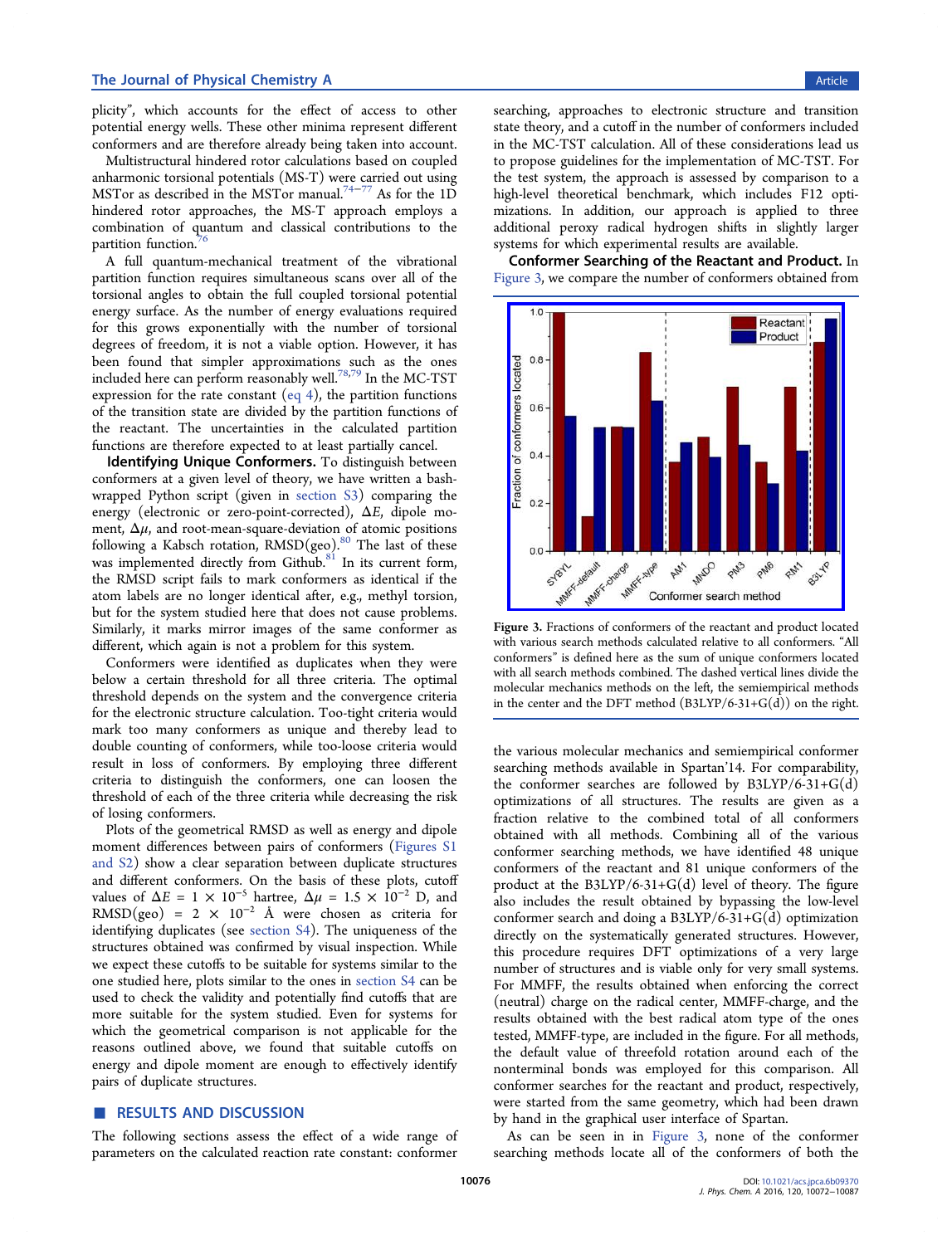

Figure 4. Conformers of the reactant (top panel, red) and product (bottom panel, blue) located (filled) and missed (empty) using selected conformer searching methods. Conformers are ordered relative to B3LYP/6-31+G(d) zero-point-corrected energies with the lowest energy at the left.

reactant and product. The only method that does consistently well for both the reactant and product is B3LYP. However, even B3LYP does not locate all of the conformers, and more importantly, for larger systems it is not computationally viable.

It is clear that the molecular mechanics and semiempirical methods all have significant problems locating the conformers of the open-shell systems studied. Until cheap methods that are better suited for treating open-shell systems become more widely implemented, we have to accept some loss of conformers and can only attempt to minimize this and assess the error introduced by the incomplete conformer sampling. Generally, no better performance is observed for the semiempirical methods compared with the molecular mechanics methods. For the semiempirical methods, PM3 appears to do best, while PM6 appears to perform the worst.

Because of the Boltzmann weighting in the MC-TST expression, the importance of a conformer decreases with increasing energy. Figure 4 provides a detailed overview of the performance of selected conformer searching methods in terms of which specific conformers they succeed and fail to locate. The conformers are sorted by increasing energy to the right, which means that conformers to the left have the highest Boltzmann weights and influence the reaction rate the most. A full overview of the energies of all the different conformers and the details of which methods locate which conformers can be seen in [section S5.1](http://pubs.acs.org/doi/suppl/10.1021/acs.jpca.6b09370/suppl_file/jp6b09370_si_001.pdf).

In both Figures 3 and 4, the worst overall performance is observed for MMFF with default parameters for the reactant, as it locates less than 20% of the conformers and misses the five lowest-energy conformers. As mentioned earlier, the problem is that MMFF treats the oxygen radical as an anion, which strongly affects the conformer sampling.

However, as is clear from the figures, changing the charge (MMFF-charge) or atomic type (MMFF-type) improves the results for MMFF significantly. For the peroxy radical, correcting the charge more than triples the number of conformers located. For the acyl radical, no difference is observed, as the default parameters already include the correct charge and MMFF-default performs quite well. For other carbon-centered radicals, however, changing the charge can be important. Even better results are obtained by changing the atom type assigned to the radical atom, the approach denoted

MMFF-type. With the MMFF force field, Spartan erroneously assigns peroxy radical oxygens the MMFF atomic type "32", which corresponds to a carboxylate oxygen. The default type for the acyl radical is type " 203", which is a Spartan extension to the original MMFF force field. For the peroxy radical oxygen we have tested types 6 ("generic divalent O") and 7 ("generic  $C = O$ ") and for the acyl radical types 1 ("alkyl carbon sp<sup>3</sup>"), 2 ("generic sp<sup>2</sup> C"), 3 ("generic carbonyl carbon"), and 4 ("allenic carbon"). The best results were obtained for types 6 and 3 for the reactant and product, respectively, which correspond to the types that would be expected without the radical center present, i.e., with a hydrogen bonded to the atom instead. These are the types included in Figure 3. For more detailed results from the testing of atom types, see [section S5.2.](http://pubs.acs.org/doi/suppl/10.1021/acs.jpca.6b09370/suppl_file/jp6b09370_si_001.pdf)

In Figures 3 and 4, we show that not only does MMFF-type locate a large fraction of conformers of both the reactant and product, it locates most of the important low-energy conformers. The method locates the 23 and 19 lowest-energy conformers of the reactant and product, respectively. The good performance is in part due to the fact that of the different atom types tested, only the best is included in the comparison in the figure. While such a search for the optimal atom type during a routine calculation is not viable, this suggests that with an extensive study of the optimal atom types for various radical species, MMFF-type would be a very good choice for conformer searching of radical species.

The data in Figure 3 suggest that besides B3LYP, SYBYL has the best overall performance, with the highest fraction of conformers captured for the peroxy radical (100%) and third highest for the acyl radical (56%). However, from Figure 4 it is clear that for the acyl radical SYBYL misses the two lowestenergy (and therefore most important) conformers plus another four of the 15 lowest-energy conformers.

For this system, test calculations suggest that increasing the number of rotations in the systematic conformer search beyond the default of 3 for all nonterminal bonds has very little effect on the number of conformers located, as shown in [section S5.3.](http://pubs.acs.org/doi/suppl/10.1021/acs.jpca.6b09370/suppl_file/jp6b09370_si_001.pdf) Similarly, starting the conformer search of the reactant or product from a geometry optimized with  $B3LYP/6-31+G(d)$ rather than a structure simply drawn by hand seems to change very little (see [section S5.4](http://pubs.acs.org/doi/suppl/10.1021/acs.jpca.6b09370/suppl_file/jp6b09370_si_001.pdf)).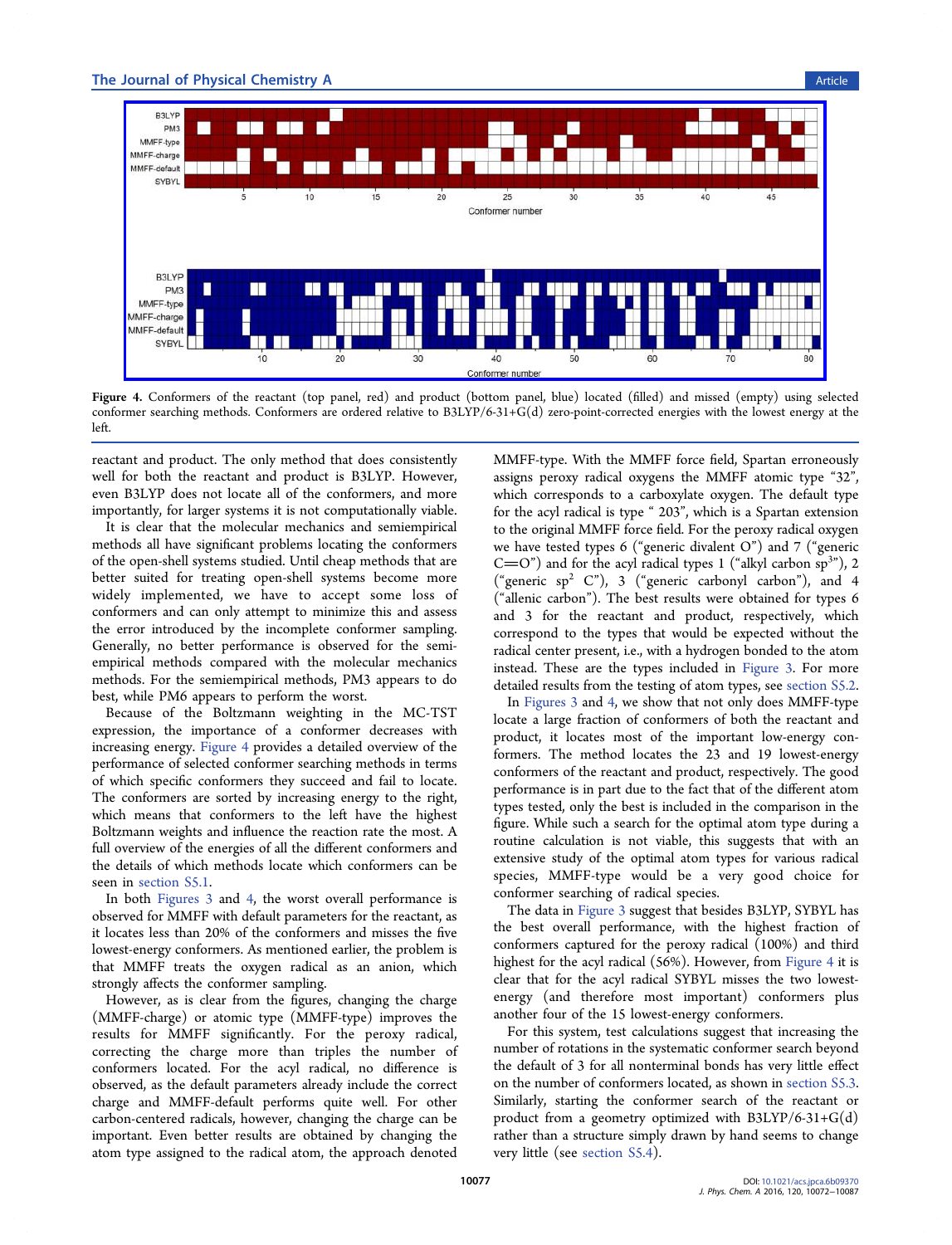For the DFT optimization directly following the conformer search, no systematic difference is observed between using B3LYP and  $\omega$ B97X-D (both with the 6-31+G(d) basis set) in terms of the number of conformers located. However, as B3LYP is a simpler functional, the optimizations are significantly faster (see section  $S5.5$ ).<sup>5</sup>

Conformer Searching of the Transition State. A slightly different approach is needed for the conformer search of the transition states, as we do not have access to any conformer searching methods that can treat these directly. To capture the structure of the transition states, conformer searches were carried out after constraining several bond lengths in a transition state structure. However, all of the semiempirical methods available in Spartan'14 failed to converge for the constrained optimizations, and therefore, no results were obtained for these. None of the molecular mechanics methods had problems with convergence.

For this small system, the total number of transition states is limited to four, and they are shown in Figure 5. Constraining



Figure 5. ωB97X-D/aug-cc-pVTZ-optimized structures of the four unique transition states sorted by zero-point-corrected energy at the same level, with the lowest-energy structure at the left.

only the C···H and H···O bonds in the C···H···O−O−C transition state moiety does not appear to be enough, as this approach locates only one of the four transition states with the various molecular mechanics methods, corresponding to the one being input. However, searches with both three (C···H, H···O, and O−O) and four (C···H, H···O, O−O, and O−C) constraints located all four transition states for all four molecular mechanics methods: SYBYL, MMFF-default, MMFF-charge, and MMFF-type. A comparison of the bond lengths for the reactant, transition state, and product shows that besides the bonds being formed and broken in the reaction (the C···H and H···O bonds), the O−O bond length is the one that changes the most among the reactant, transition state, and product (see [section S5.7\)](http://pubs.acs.org/doi/suppl/10.1021/acs.jpca.6b09370/suppl_file/jp6b09370_si_001.pdf). Therefore, we suggest constraining those three bonds in conformer searching of transition state structures of hydrogen shift reactions of peroxy radicals. The challenge of using constrained conformer searches for the transition state is that a large number of the conformers located in the conformer search revert to the same structure after a B3LYP/6-31+G(d) optimization, which wastes significant amounts of computational time. However, no better method has yet been found, and improvements may require the development of transition state force fields parametrized specifically for peroxy radical hydrogen shift reactions.

For the B3LYP optimizations of the transition states, we find that it is very advantageous to follow the conformer search by a constrained optimization toward a minimum with the same constraints as in the conformer search. Preceding the transition state optimization with an optimization using the much more efficient minimization algorithm both reduces the total CPU time for the optimizations significantly (around a factor of 4 in this case) and leads to fewer structures ending up as transition states of other reactions (see [section S5.8](http://pubs.acs.org/doi/suppl/10.1021/acs.jpca.6b09370/suppl_file/jp6b09370_si_001.pdf)). Furthermore, this

allows elimination of duplicate conformers earlier, which further reduces the CPU time.

Starting the conformer search from a B3LYP-optimized transition state structure rather than a transition state constructed by the "Guess Transition State" function in Spartan'14 similarly represents a sensible choice, as the structures resulting from the conformer search are closer to the ones subsequently optimized and the constrained optimizations therefore require fewer restarts (see [section](http://pubs.acs.org/doi/suppl/10.1021/acs.jpca.6b09370/suppl_file/jp6b09370_si_001.pdf) [S5.9\)](http://pubs.acs.org/doi/suppl/10.1021/acs.jpca.6b09370/suppl_file/jp6b09370_si_001.pdf). This is not surprising, as the constrained bond lengths are in better agreement with the B3LYP-optimized structures and represent better guesses of the transition state structure. For systems with multiple hydrogen atoms on the carbon atom from which the abstraction occurs, it is important to consider whether different conformers can be obtained by abstracting the different hydrogens.

Effect of Conformer Search on Reaction Rate Constants. In Figure 6, we compare the MC-TST reaction



Figure 6. Relative B3LYP MC-TST reaction rate constants,  $k_{\text{rel}}$ , with the reactant (forward) or product (reverse) conformers found by the different search methods relative to the rate constant obtained using all conformers. All four transition states were used in all of the calculations. The dashed vertical lines divide the molecular mechanics methods on the left, the semiempirical methods in the center, and the DFT method  $(B3LYP/6-31+G(d))$  on the right. All of the reaction rates were calculated following B3LYP/6-31+G(d) optimizations and frequency calculations of all structures.

rate constants obtained with the reactant and product conformers located by a given conformer searching method to the rate that is obtained by including all of the conformers. The rates were calculated at the  $B3LYP/6-31+G(d)$  level of theory. All four transition states were included in all of the calculations. This means that only the conformer searching of the reactant and product is being probed, and missing conformers will lead to overestimation of the reaction rate. For clarity, the reaction rate constants have been divided by the reaction rate constants obtained when using all conformers. The value below 1 obtained for, e.g., SYBYL is due to small unsystematic variations in the low-frequency vibrations, to which the rate is quite sensitive. Despite the relatively large variation in the performance of the various conformer search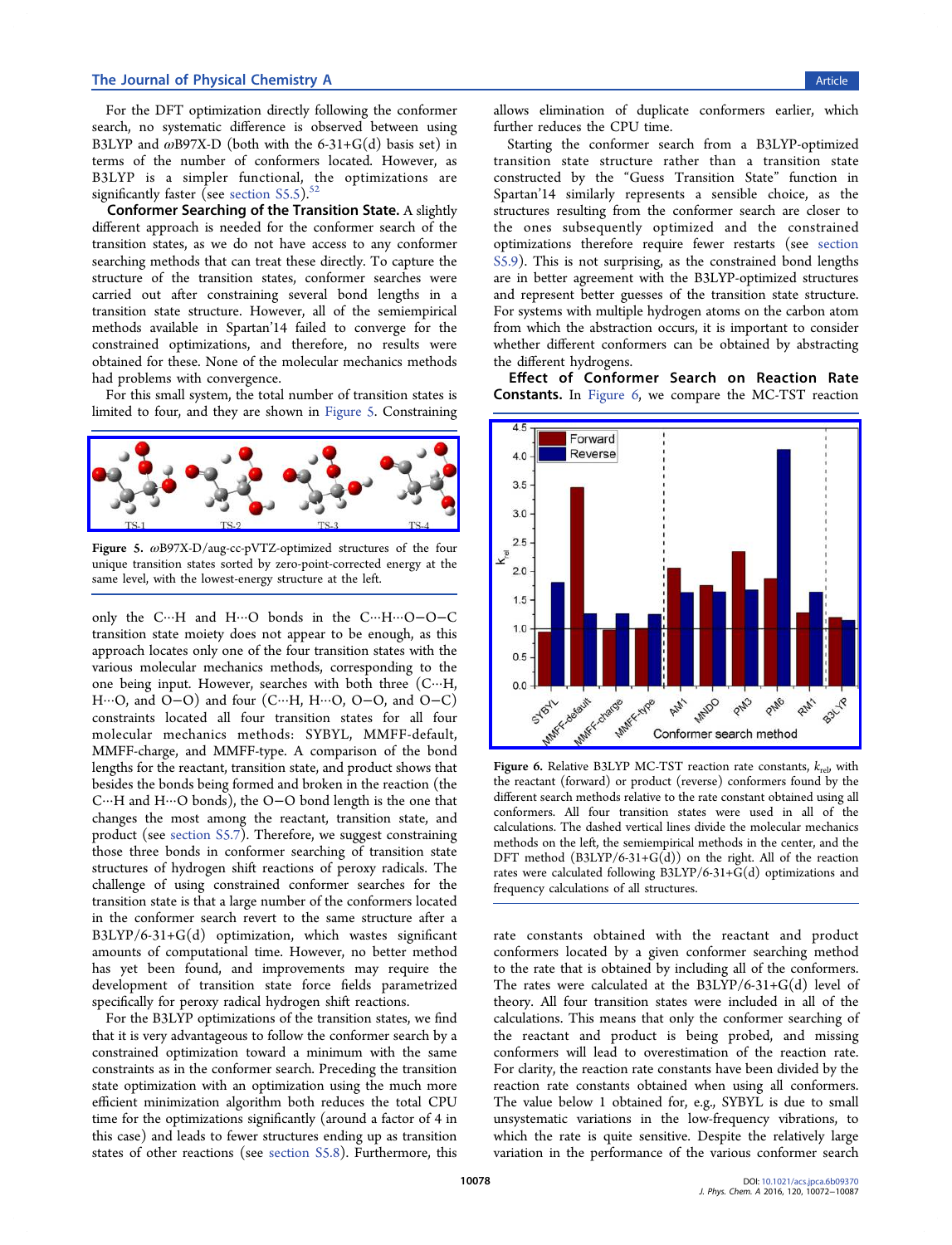

Fi<mark>gure 7.</mark> Forward (left) and reverse (right) reaction rate constants (in s<sup>−1</sup>) calculated using different combinations of electronic structure theory and TST. The dashed horizontal line corresponds to the benchmark of MC-TST F12-all. The MC-TST results include all conformers located in total.

methods, nearly all of the reaction rate constants are within a factor of 2 of the rate constant obtained with all conformers.

The figure again highlights the unimpressive performance of the semiempirical methods relative to the much cheaper molecular mechanics methods. Two results stand out as being far worse than the others: The forward rate with MMFF-default and the reverse rate with PM6. Both deviations are caused by the method missing a large number of the important lowenergy conformers. On the other hand, MMFF-charge, MMFFtype, and B3LYP provide very good results for both the forward and reverse reactions.

Missing a few conformers seems inevitable and generally introduces only little error relative to the optimal, but practically impossible, goal of locating all of the conformers. With an extensive study of the optimal atom types for various radical species, MMFF-type appears to be a good choice for conformer searching of radical species. Until such a study is carried out, however, we propose the use of MMFF with the correct charge enforced (MMFF-charge) for conformer searches, as this is an easy, general, and very effective fix. Alternatively, SYBYL appears to be a very reasonable alternative. In principle, one could combine the results from multiple conformer searching methods, but this may not be computationally feasible. The force fields tested here, however, are not parametrized for radicals, and force fields better suited for those may be necessary to reduce the risk of missing important conformers.

Effect of TST and Electronic Structure Methods on Reaction Rates. Both the approach to transition state theory (IRC-TST, LC-TST, or MC-TST) and the level of electronic structure theory (B3LYP,  $\omega$ B97X-D, F12-lowest, or F12-all) are important for the calculated reaction rate constants. The combined effect of varying these two parameters for the forward and reverse reactions is shown in Figure 7. The dashed horizontal line corresponds to the reference value obtained at the highest level: MC-TST at the F12-all level of electronic structure theory. For the IRC-TST results, the lowest-energy transition state is used, and for the MC-TST results, all unique conformers located in total are included.

A very clear trend is observed for this system: improving the level of electronic structure theory or the approach to transition state theory decreases the reaction rate constant for both reactions. The effect is most dramatic for the reverse reaction,

with more than 8 orders of magnitude of difference between the highest and lowest values. For the forward reaction, the difference is 3 orders of magnitude. This means that in order to get accurate reaction rate constants, both transition state theory and electronic structure theory need to be applied at a high level. On the other hand, the results also suggest that if a reaction is too slow to matter at the B3LYP IRC-TST level, it can likely be disregarded completely, and this level is therefore useful for initial screening to eliminate slow reactions effectively. The overestimation of reaction rates by B3LYP relative to higher levels of electronic structure theory is in agreement with the literature.<sup>12,82−84</sup>

The difference between using F12 only for the reaction barrier, with  $\omega$ B97X-D/aVTZ for the relative energies between conformers (F12-lowest), and using F12 single-point energies for all of the conformers (F12-all) is less than 20% for both the forward and reverse reactions. This suggests that for the relative energy between conformers, ωB97X-D/aVTZ is suitable, but in order to get an accurate barrier between the reactant and transition state, F12 is necessary. This means that only the lowest-energy conformers of the reactant, transition state, and product need F12 single-point calculations. The data on which the figure is based are found in [Tables S10 and S11](http://pubs.acs.org/doi/suppl/10.1021/acs.jpca.6b09370/suppl_file/jp6b09370_si_001.pdf).

Effect of Cutoff on Reaction Rate. Despite the good results for MC-TST, computational limitations necessitate the use of approximations to the full MC-TST approach for most systems. The Boltzmann weight in the MC-TST expression means that only the low-energy conformers contribute significantly to the reaction rate, and considerable amounts of computational time are spent optimizing the high-energy conformers for the full MC-TST calculation. For MC-TST to be computationally viable, it is therefore important to reduce the number of conformers before the computationally demanding high-level calculations. To be able to do this while keeping the important low-energy conformers, a correlation between the relative energy of a given conformer at the different levels of theory is necessary; the stronger the correlation, the smaller is the risk of losing important conformers with a given cutoff. Similarly, the earlier the cutoff is introduced, the larger the computational savings.

In Figure 8, we show the correlation between the relative electronic energy (force field energy for MMFF) of the reactant conformers at the consecutive levels of theory: MMFF-charge,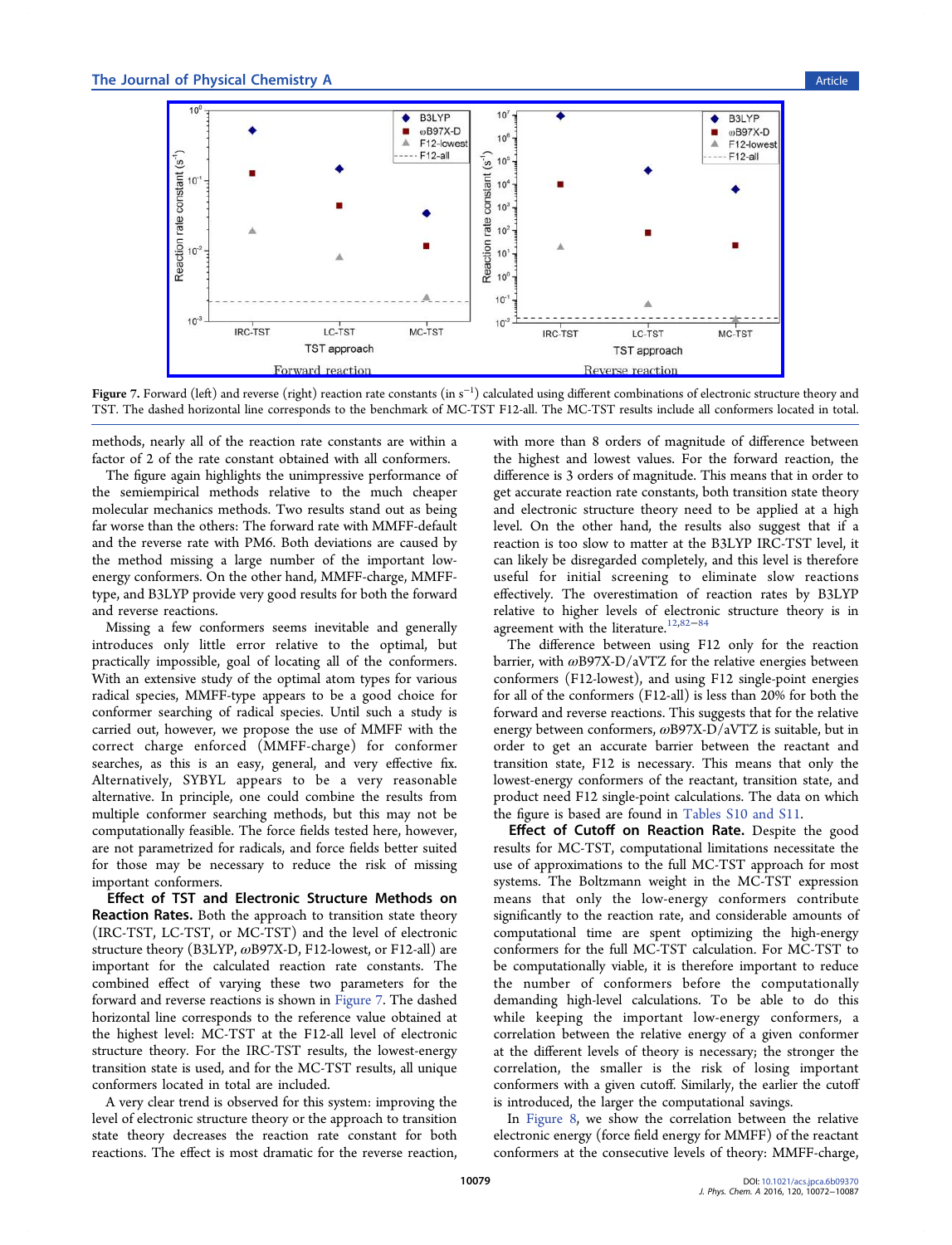

Figure 8. Correlation between relative energy of the unique reactant conformers at various levels of electronic structure theory calculated relative to the lowest-energy reactant at the given level. For the quantum-mechanical methods, the relative energies are based on the electronic energies of the optimized structures. In the left panel, only the conformers located with MMFF-charge are included, while the center and right panels include all of the conformers. The red line corresponds to a linear least-squares fit.

B3LYP, ωB97X-D and F12. While some correlation is observed between the molecular mechanics and optimized B3LYP energies, it is not very strong and shows several outliers. For large systems it may be necessary to introduce a cutoff directly following the molecular mechanics conformer search to avoid being overwhelmed, but it will be necessary to choose a reasonably high cutoff.

On the other hand, in Figure 8 we clearly see a very strong correlation between the relative energies of a given conformer for the remaining levels of electronic structure theory employed. The strength of the correlation between ωB97X- $D/aVTZ$  and  $F12//ωB97X-D/aVTZ$  is likely partly due to the fact that they use the same  $(\omega B97X-D/aVTZ)$  geometry, but this is how F12 will be employed in most calculations because of the very high computational cost of F12 optimizations. The strong correlation suggests that a cutoff after the B3LYP calculations will be a very reasonable way to save computational time with only a small risk of losing important low-energy conformers.

As shown in Figure 9, the correlation with the B3LYPoptimized energies is significantly better for B3LYP single-point energies than molecular mechanics energies (Figure 8, left panel). This shows that the molecular mechanics geometries are better than their energies, which is not surprising. For larger systems, for which a cutoff before B3LYP optimizations is necessary, using B3LYP single-point energies rather than molecular mechanics energies therefore seems to be a better choice in spite of the slightly higher computational cost.<sup>17</sup> Providing an actual value for such a cutoff is difficult because of the limited spread in energy of the conformers of this system, but from Figure 9, a 5 kcal/mol cutoff seems reasonable.

The strength of the correlation, however, for both molecular mechanics and B3LYP single-point energies depends very much on the choice of molecular mechanics method (see [section](http://pubs.acs.org/doi/suppl/10.1021/acs.jpca.6b09370/suppl_file/jp6b09370_si_001.pdf) [S7.1\)](http://pubs.acs.org/doi/suppl/10.1021/acs.jpca.6b09370/suppl_file/jp6b09370_si_001.pdf). The trends for the product are similar to the ones presented here for the reactant (see [section S7.1 and Table](http://pubs.acs.org/doi/suppl/10.1021/acs.jpca.6b09370/suppl_file/jp6b09370_si_001.pdf) [S20\)](http://pubs.acs.org/doi/suppl/10.1021/acs.jpca.6b09370/suppl_file/jp6b09370_si_001.pdf).

Figure 10 shows how a cutoff on electronic energies following  $B3LYP/6-31+G(d)$  optimizations affects the final MC-TST reaction rate constant calculated at the F12-all level. The rates in the figure were calculated by including all of the conformers below the cutoff, while all of the conformers above were excluded completely. The leftmost value corresponds to LC-TST, and the rightmost value corresponds to the full MC-TST approach. Also shown in the figure is the fraction of conformers excluded from further calculations as a function of the cutoff.

From Figure 10 it can be seen that even with a cutoff at a lower level of theory, relatively effective convergence is observed in the high-level MC-TST reaction rate. However, it is also clear that with a low energy cutoff, relatively large fluctuations in the calculated rate are observed. We tested the use of more computationally demanding levels to obtain the energy used for the cutoff, and while they significantly increased the computational cost, no clear improvement was observed for the calculated reaction rate constants (see [Tables S21 and S22\)](http://pubs.acs.org/doi/suppl/10.1021/acs.jpca.6b09370/suppl_file/jp6b09370_si_001.pdf).

On the basis of the rapid convergence of the reaction rate constant with respect to an energy cutoff, we propose a cutoff of 2 kcal/mol at the  $B3LYP/6-31+G(d)$  optimized electronic energies, which is the earliest level of theory except for molecular mechanics and therefore provides the largest computational savings. For the forward reaction, this introduces an error of 10% in the calculated reaction rate constant while saving 70% of the  $\omega$ B97X-D optimizations and frequency calculations, and for the reverse reaction, the deviation from full MC-TST is 14% while saving 72% of the ωB97X-D/aVTZ optimizations and frequency calculations. The deviations of the calculated reaction rate constants are small compared with the total expected uncertainty, especially considering the significant computational savings.

For larger systems with more transition states, the effect of cutting away reactant conformers will partly be canceled by cutting transition states, an effect we do not observe here because all four transition states are within the 2 kcal/mol cutoff. This would partly negate the deviation from full MC-TST caused by the cutoff.

As shown in Figure 7, only F12 calculation of the lowestenergy conformer of the reactant, transition state, and product is needed for accurate reaction rates. The high cost of doing even single-point calculations at the F12 level, especially for larger systems, means that ideally we would like to do only one F12 single-point calculation each for the reactant, product, and transition state. The very strong correlation between the relative energies at the ωB97X-D and F12 levels shown in Figure 8 suggests that doing only F12 single-point calculations of the lowest-energy conformers at the ωB97X-D level is unlikely to introduce large errors. For the product, however, the two lowest-energy conformers switch order after F12 singlepoint calculations. Using only an F12 single-point calculation of the single lowest-energy ωB97X-D conformer would underestimate the reverse reaction barrier by 0.34 kcal/mol, which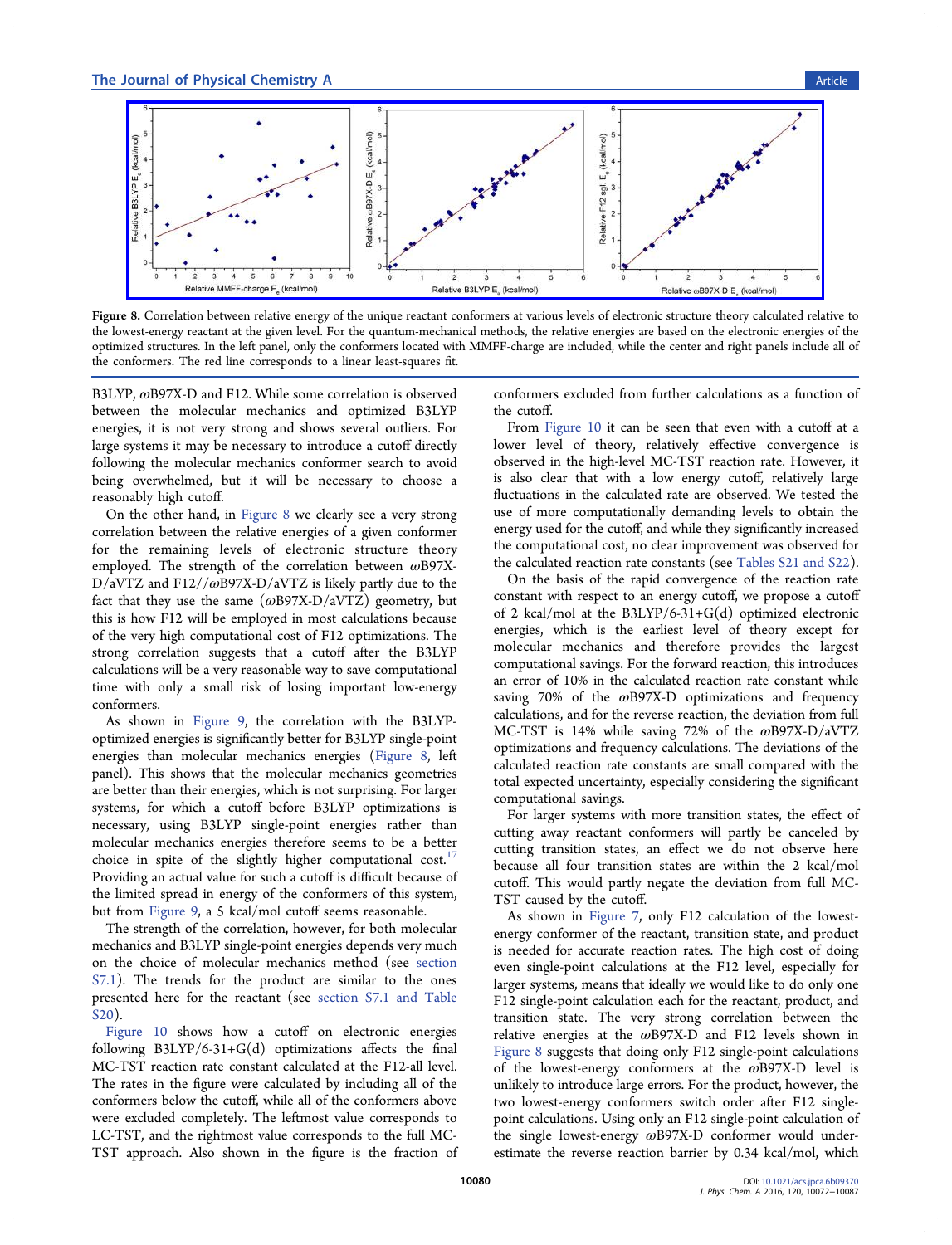

Figure 9. Correlation between B3LYP single-point electronic energies of all unique MMFF-charge reactant conformers and B3LYP electronic energies of the optimized conformers. The red line corresponds to a linear least-squares fit.



Figure 10. Forward reaction rate constant calculated using MC-TST with F12-all (blue, solid, left axis) and fraction of conformers excluded from later higher-level calculations (red, dashed, right axis) as a function of the energy cutoff placed at the  $B3LYP/6-31+G(d)$ electronic energy of optimized structures.

would increase the calculated reverse reaction rate constant by a factor of 1.77. The two conformers are within 0.05 kcal/mol of each other in terms of zero-point-corrected energy at the  $\omega$ B97X-D/aVTZ level, so if possible, rather than doing the F12 single-point calculation of only the lowest-energy ωB97X-D conformer, a very tight energy cutoff at that level may be used to increase the chance of finding the lowest-energy conformer at the F12 level. However, generally we will assume that the error introduced by doing F12 single-point calculations of only the lowest-energy conformers at the  $\omega$ B97X-D level is small, especially compared with the computational cost of doing more.

Effect of Conformer Weighting of Tunneling Coefficients. In Table 2, we show the  $F12/\omega B97X-D$  Eckart tunneling coefficients obtained for the system's four transition states along with their relative zero-point-corrected F12 singlepoint energies and relative weights  $(\rho)$ . The weight is defined as the Boltzmann factor multiplied by the partition function on the basis of the expression in the numerator of eq 3. The

weighted average of the tunneling coefficients is also included in the table. For this system, all four Eckart tunneling coefficients are within a factor of 2.5 of each other, which suggests that a reasonably small error is introduced by using any of the tunneling coefficients. The similarity of the tunneling coefficients is not unexpected, as transition states for the same reaction tend to have similar imaginary frequencies. Furthermore, energy-lowering features of the transition state such as hydrogen bonds tend to remain in the IRC-connected reactant and product. This means that lower-energy conformers of the transition state often connect to lower-energy reactants and products, and similarly for higher-energy conformers, leading to similar barrier heights for the different IRCs (see [Table S25](http://pubs.acs.org/doi/suppl/10.1021/acs.jpca.6b09370/suppl_file/jp6b09370_si_001.pdf)).

Table 2 also shows that using the tunneling coefficient associated with the lowest-energy transition state is a good approach, as it represents nearly 50 percent of the total weight. The combination of the similarity of the tunneling coefficients and the large weight of the lowest-energy transition state in the calculation of the weighted tunneling coefficient means that using the coefficient of the lowest-energy transition state introduces an error of less than 25% relative to using the correctly weighted sum of all four tunneling coefficients. While the Eckart calculation itself is fast, it requires calculation of the IRC and F12-single point calculations of the end points, and thus, using a tunneling coefficient calculated from the lowestenergy transition state seems to be a reasonable approach considering the computational savings. For systems with a higher number of transition states and if more expensive tunneling approaches are employed, even larger computational savings will be obtained.

The Eckart tunneling coefficient obtained by using the lowest-energy conformers of the reactant, transition state, and product is 86.8 at the F12/ $\omega$ B97X-D level of theory, which is close to the weighted tunneling coefficient of 79.3. Thus, for this system, using only the lowest-energy conformer of the reactant, transition state, and product to calculate the tunneling coefficient would also be a reasonable approach. Generally, however, this approach is expected to overestimate the tunneling, as the IRC from the lowest-energy transition state rarely connects to the lowest-energy conformers of the reactant and product.

As mentioned previously, assessment of different methods for calculating tunneling coefficients is beyond the scope of this

Table 2. F12/ $\omega$ B97X-D Eckart Tunneling Coefficients  $(\kappa)$ for the Four Transition States, Their Relative Zero-Point-Corrected Energies (in kcal/mol), and Their Relative Weights  $(\rho)$  Calculated as the Boltzmann Factor Multiplied by the Partition Function

|          | $E_{rel}$ | $\rho$ | $\kappa$ |
|----------|-----------|--------|----------|
| $TS-1$   | 0.00      | 0.49   | 60.4     |
| $TS-2$   | 0.10      | 0.33   | 113.6    |
| $TS-3$   | 0.76      | 0.15   | 56.5     |
| $TS-4$   | 1.70      | 0.03   | 134.3    |
| Weighted |           |        | 79.3     |

work, but for the 1,4- and 1,5-hydrogen shifts in n-propylperoxy radicals it has been shown that Eckart tunneling is within a factor of 2.4 and 1.4, respectively, of the multidimensional small-curvature tunneling at 300 K. $66$ 

As shown in [section S8.2](http://pubs.acs.org/doi/suppl/10.1021/acs.jpca.6b09370/suppl_file/jp6b09370_si_001.pdf), we found that IRCs obtained at the computationally much cheaper  $B3LYP/6-31+G(d)$  level have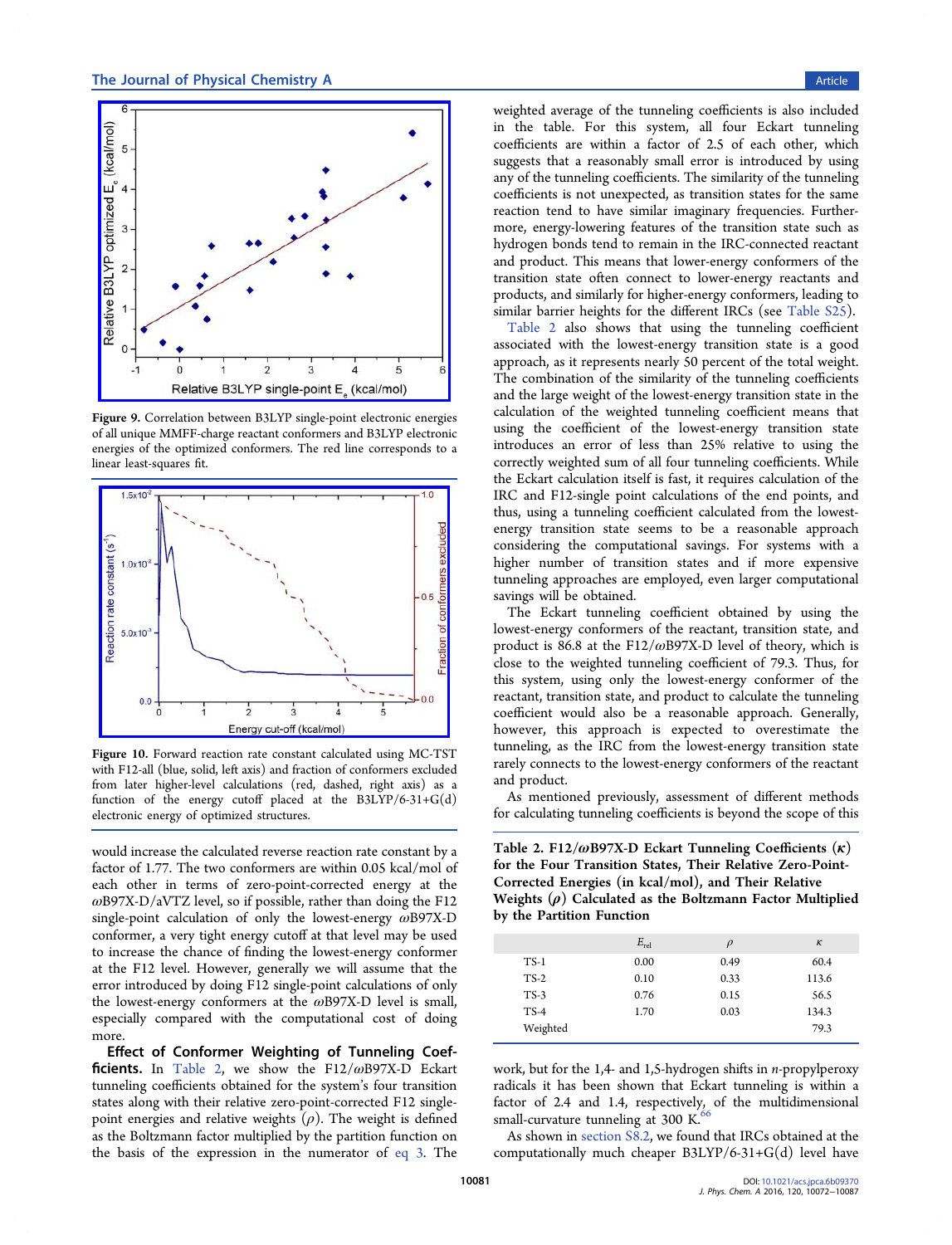end points very similar to IRCs obtained at the  $\omega$ B97X-D/ aVTZ level. Therefore, we propose using IRCs at the B3LYP/6-  $31+G(d)$  level to locate the conformers to which the transition state is connected. These can then be optimized at the higher level and used for the Eckart tunneling calculation.

Summary of the Suggested Approach. The procedures for the various parts of the suggested approach can be summarized by the lists of steps shown below.

Initial sampling for the reactant and product:

- 1. MMFF systematic conformer search with the correct charge (0) enforced on the radical center (MMFFcharge). (The starting geometry can be a structure drawn by hand or a B3LYP/6-31+G(d)-optimized geometry).
- 2. (Option for larger systems: B3LYP/6-31+G(d) singlepoint calculation followed by 5 kcal/mol energy cutoff.)
- 3. B3LYP/6-31+G(d) optimization of all structures located in the conformer search.

Initial sampling for the transition state:

- 1. B3LYP/6-31+G(d) optimization of one transition state structure and frequency calculation to ensure that the structure corresponds to a TS for the reaction of interest.
- 2. MMFF systematic conformer search with the correct charge (0) enforced on the radical center (MMFFcharge) starting from the B3LYP/6-31+G(d)-optimized transition state structure and with the bond lengths of the bond being formed and broken as well as the OO bond constrained.
- 3. (Option for larger systems: B3LYP/6-31+G(d) singlepoint calculation followed by 5 kcal/mol energy cutoff.)
- 4. B3LYP/6-31+G(d) constrained optimization (toward a minimum) of all structures with the same constraints as in the conformer search.
- 5. Removal of duplicate conformers via energy and dipole moment (and, if possible, geometry deviation).
- 6. B3LYP/6-31+ $G(d)$  TS optimizations of all unique structures with frequency calculations to ensure that the structures correspond to the TS of interest.

#### Subsequent calculations for all structures:

- 1. Removal of duplicate conformers via energy and dipole moment (and, if possible, geometry deviation).
- 2. ωB97X-D/aVTZ optimization and frequency calculation of all unique conformers for which the B3LYP/6-  $31+G(d)$  electronic energy is within 2 kcal/mol of the lowest-energy conformer.
- 3. ROHF-ROCCSD(T)-F12a/cc-pVDZ-F12 (gem beta = 0.9) single-point calculation of lowest-energy (zeropoint-corrected) conformers of the reactant, transition state, and product at the  $\omega$ B97X-D/aVTZ level of theory using the  $\omega$ B97X-D/aVTZ geometries.
- 4. MC-TST reaction rate constant calculation using F12 single-point energies with ωB97X-D/aVTZ zero-point corrections for the reaction barrier and ωB97X-D/aVTZ for relative zero-point-corrected energies between conformers and partition functions (F12-lowest).

#### Further calculations for Eckart tunneling:

1. IRC at the  $B3LYP/6-31+G(d)$  level from the lowestenergy transition state at the ωB97X-D/aVTZ level, but starting from the  $B3LYP/6-31+G(d)$  geometry, and optimization of the end points using  $B3LYP/6-31+G(d)$ .

- 2. ωB97X-D/aVTZ optimization of the B3LYP-optimized IRC end points, if it is a conformer not already optimized at that level.
- 3. F12 single-point calculation of the IRC end points using the ωB97X-D/aVTZ geometry.
- 4. Eckart tunneling coefficient calculation with the energy of the lowest-energy transition state and the corresponding optimized IRC end points calculated from F12 singlepoints with ωB97X-D/aVTZ zero-point vibrational energies and the imaginary frequency of the transition state calculated at the ωB97X-D/aVTZ level of theory.

The approach outlined above assumes that both the forward and reverse reactions are of interest. If only the forward reaction is studied, only the IRC end point is of interest for the product, as this is used in the calculation of the tunneling coefficient. Better tunneling approaches are available and may be employed instead of the Eckart approach outlined here. A flowchart of the suggested approach can be found in [section S9.](http://pubs.acs.org/doi/suppl/10.1021/acs.jpca.6b09370/suppl_file/jp6b09370_si_001.pdf)

Sensitivity and Assessment of the Approach. For the lowest-energy conformers of the reactant, transition state, and product, ROHF-ROCCSD(T)-F12a/cc-pVDZ-F12 optimizations were performed to assess the validity of using F12 singlepoint calculations rather than optimizations. These optimizations are orders of magnitude more computationally expensive than the single-point calculations, and only the small size of the test system allowed them to be carried out.

For the forward reaction, the F12-optimized reaction barrier is 0.24 kcal/mol higher than the barrier obtained using F12 single-point calculations, and for the reverse reaction, the difference is 0.33 kcal/mol in the same direction. For both the forward and reverse reactions, the rate obtained by using F12 single-point energies for the reaction barrier is within a factor of 2 (factors of 1.5 and 1.7, respectively) of the rate obtained using the F12-optimized energies. For both reactions, single-point calculations for the reaction barriers lead to overestimation of the reaction rate. The reasonably small difference highlights the quality of the  $\omega$ B97X-D/aVTZ geometries, and as F12 optimizations are not feasible for larger systems, this error is likely inevitable. The results are summarized in [Table S26.](http://pubs.acs.org/doi/suppl/10.1021/acs.jpca.6b09370/suppl_file/jp6b09370_si_001.pdf)

The quality of the  $\omega$ B97X-D/aVTZ geometries of the reactant, transition state, and product is further illustrated by the fact that the rotational partition functions are within 0.6% of those calculated using the F12-optimized geometries and the RMSD of the geometrical deviations is in each case below 0.04 Å (see [Table S27\)](http://pubs.acs.org/doi/suppl/10.1021/acs.jpca.6b09370/suppl_file/jp6b09370_si_001.pdf).

For the ωB97X-D/aVTZ optimization, tests show that the "opt = verytight" keyword employed provides virtually no improvement in the rates constants compared with the cost (see [section S10.4\)](http://pubs.acs.org/doi/suppl/10.1021/acs.jpca.6b09370/suppl_file/jp6b09370_si_001.pdf). We therefore suggest that this keyword should not be employed. The "int = ultrafine" keyword should still be used.

Uncoupled (Truhlar, Pitzer and Gwinn, and McClurg) and coupled (MS-T) hindered rotor calculations were performed to assess the error introduced by treating the anharmonic lowfrequency torsions as harmonic oscillators. Relative to the MS-T value, which is the only coupled hindered rotor approach employed, the harmonic oscillator assumption seemingly overestimates the MC-TST F12-lowest forward and reverse reaction rates by 46 and 64%, respectively. Most of the effect, however, is caused by one transition state conformer having a seemingly unreasonably low coupled torsional barrier (see [section S10.5\)](http://pubs.acs.org/doi/suppl/10.1021/acs.jpca.6b09370/suppl_file/jp6b09370_si_001.pdf). Eliminating this structure in both the harmonic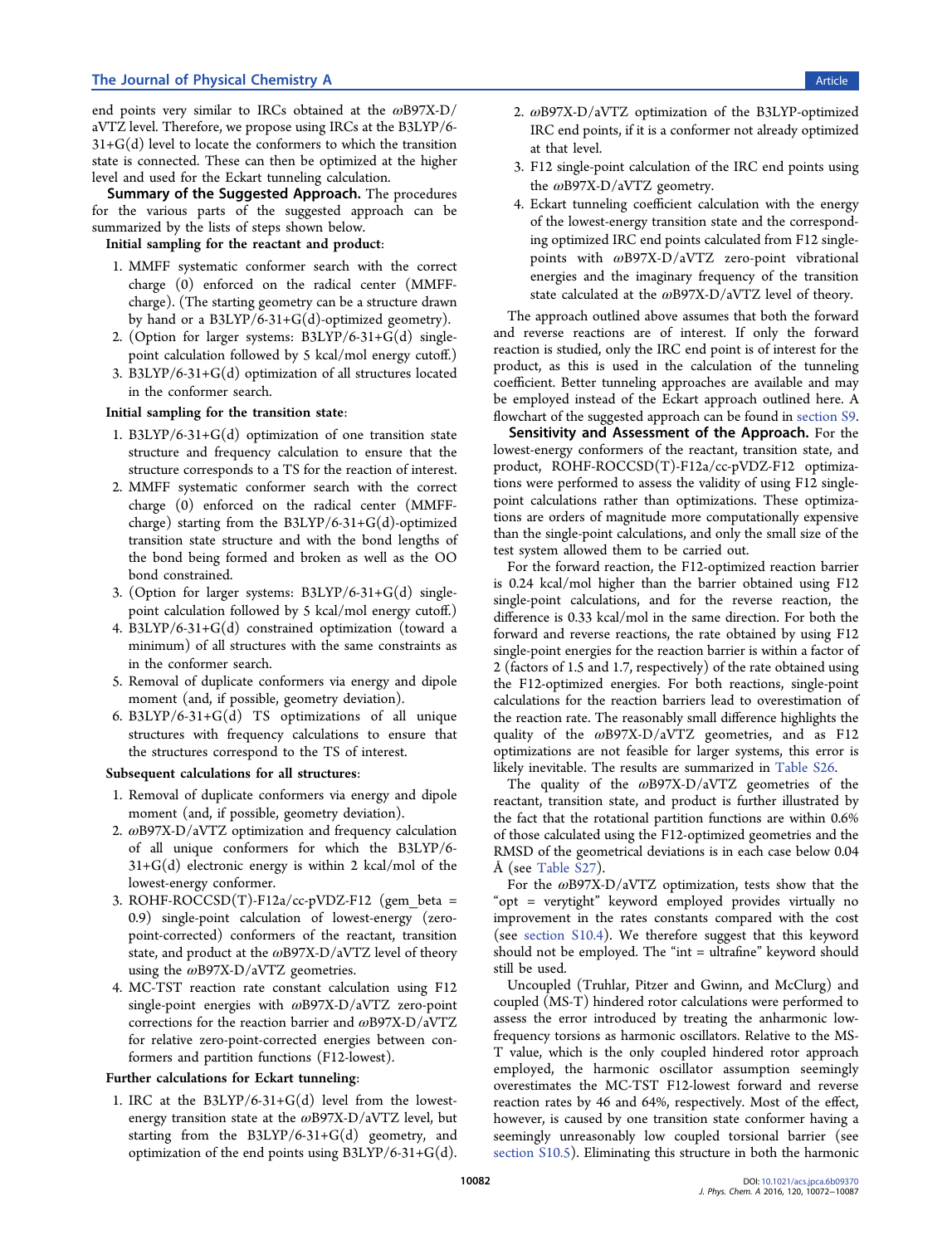oscillator and MS-T calculations reduces the overestimation by around two-thirds (to 12% and 24% for the forward and reverse reactions, respectively).

Similarly, the uncoupled (1D) hindered rotor approaches in Gaussian reduce the reaction rate relative to the harmonic oscillator approach. The Pitzer and Gwinn approach and the Truhlar method reduce the reaction rates by less than 15%, while the McClurg approach leads to reductions of around 30%. For three conformers, the Gaussian hindered rotor approach fails to achieve correspondence between the harmonic oscillator and hindered rotor vibrations. For these, the harmonic oscillator values have been used, but such observations are not particularly comforting. As the corrections are so relatively small and in view of the risk of seemingly unreasonable results and errors, we do not recommend the use of hindered rotor corrections, although that seems to lead to a small overestimation of the reaction rates. For a fuller discussion of the hindered rotor results, see [section S10.5](http://pubs.acs.org/doi/suppl/10.1021/acs.jpca.6b09370/suppl_file/jp6b09370_si_001.pdf).

The reaction rate constants obtained with the approach outlined in this paper have been compared to the benchmark values obtained from MC-TST F12-all including all unique conformers, F12 optimizations for the energy barrier, tunneling from the four weighted Eckart tunneling coefficients, and the McClurg approach to hindered rotation (see [Table S28\)](http://pubs.acs.org/doi/suppl/10.1021/acs.jpca.6b09370/suppl_file/jp6b09370_si_001.pdf). The latter was used because of the seemingly unreasonable result for MS-T and also because this is the most consistent of the methods implemented in Gaussian.<sup>73</sup> The benchmark reaction rate constants obtained using this approach are  $7.99 \times 10^{-2}$  and 5.85  $\times$  10<sup>-1</sup> s<sup>-1</sup> for the forward and reverse reactions, respectively. The corresponding reaction rate constants obtained using our cost-effective approach are  $1.68 \times 10^{-1}$ and 1.26  $\rm s^{-1}$ . This corresponds to overestimations by factors of 2.1 and 2.2 for the forward and reverse reactions, respectively, relative to the benchmark.

For comparison, our approach saves 77% of the ωB97X-D/ aVTZ optimization and frequency calculations and 96% of the F12 single-point calculations. Furthermore, it requires no F12 optimizations, which are orders of magnitude computationally more expensive than the other calculations and not feasible for systems much larger than the one studied here. The computational time saved in locating conformers and optimizing these with B3LYP is not easily quantified, as several different conformer searching methods are required to obtain all of the conformers, but it is similarly significant. For this system at atmospherically relevant temperatures, our approach therefore retains accuracy to within a factor of 2.5 relative to the benchmark calculation while reducing the computational cost by more than 90%, and similar performance is expected for other systems.

Assessment of the Approach at Elevated Temperatures. Hydrogen shift reactions are not only relevant under atmospheric conditions but have also been found to be important in low-temperature combustion chemistry.21−<sup>24</sup> We have assessed the performance of our suggested approach at a temperature of 1000 K.

The temperature dependence in the Boltzmann expression means that as the temperature increases, the higher-energy conformers become more populated and therefore more important. This naturally means that the errors introduced by a cutoff and incomplete conformer sampling of the high-energy conformers will both be larger. At 1000 K, the error from the cutoff increases by about 50 percentage points relative to that at 298.15 K, while the error from the incomplete conformer

sampling increases by about 30 percentage points relative to that at 298.15 K (see [Tables S36 and S37\)](http://pubs.acs.org/doi/suppl/10.1021/acs.jpca.6b09370/suppl_file/jp6b09370_si_001.pdf). At 298.15 K, a cutoff of 2 kcal/mol corresponds to 3.4RT, while at 1000 K the same cutoff corresponds to only 1RT, so at higher temperature a cutoff retaining the same value relative to RT is likely a better choice.

On the other hand, as a larger fraction of the molecules have sufficient energy to cross the barrier at 1000 K, tunneling becomes significantly smaller, and similarly, the error introduced by the tunneling coefficient decreases ([Tables S38](http://pubs.acs.org/doi/suppl/10.1021/acs.jpca.6b09370/suppl_file/jp6b09370_si_001.pdf) [and S39\)](http://pubs.acs.org/doi/suppl/10.1021/acs.jpca.6b09370/suppl_file/jp6b09370_si_001.pdf). At 1000 K, all of the tunneling coefficients are between 1.3 and 1.4. Using only the tunneling coefficient from the lowest-energy TS thus introduces an error of less than 2% relative to using the four weighted tunneling coefficients, compared with an error of 24% at 298.15 K. Even neglecting tunneling entirely causes an error of less than 40%.

The quality of the harmonic oscillator approximation decreases with increasing temperature, and therefore, the error introduced by neglecting hindered rotation is larger at 1000 K than at 298.15  $K^{69}$  For the MC-TST F12-lowest reaction rate including all conformers, the overestimation of around 30% for the harmonic oscillator relative to the McClurg approach at 298.15 K increases to a factor of 2 at 1000 K for both the forward and reverse reactions (see [Table S40\)](http://pubs.acs.org/doi/suppl/10.1021/acs.jpca.6b09370/suppl_file/jp6b09370_si_001.pdf).

In total, the approximations introduced in our approach act to overestimate the reaction rate more at 1000 K than at 298.15 K. At 1000 K, the forward and reverse rate constants are overestimated by factors of 5.3 and 7.0, respectively (see [Table](http://pubs.acs.org/doi/suppl/10.1021/acs.jpca.6b09370/suppl_file/jp6b09370_si_001.pdf) [S41\)](http://pubs.acs.org/doi/suppl/10.1021/acs.jpca.6b09370/suppl_file/jp6b09370_si_001.pdf), which are significantly worse than the factors of 2.1 and 2.2 at 298.15 K.

At 500 K, the error introduced by the approach is between that at 298.15 and 1000 K (see [section S12\)](http://pubs.acs.org/doi/suppl/10.1021/acs.jpca.6b09370/suppl_file/jp6b09370_si_001.pdf). At temperatures higher than 1000 K, the deviations introduced by the approximations in the outlined approach are expected to be even more pronounced. Therefore, while an approach similar to the one outlined here is possible at combustion temperatures, higher energy cutoffs and better treatment of internal torsions are needed in order to retain accuracy.

Application to Larger Systems. To further assess the approach outlined in this work, we have applied it to three peroxy radical hydrogen shift reactions for which experimental reaction rate constants are available in the literature. The first reaction (MACR) occurs in the autoxidation of methacrolein, and the second (3-PN-1) and third (3-PN-2) occur in the autoxidation of 3-pentanone. $6,11$  The reaction of methacrolein is of direct atmospheric relevance, while the two pentanone reactions are used as models for atmospherically relevant reactions, and to show that autoxidation can be accelerated by substituents. The transition states of the three reactions are shown schematically in Table 3.

The three reactions span a range of molecular sizes (four and five carbon atoms and three to five oxygen atoms), functional groups (carbonyl, hydroxy, and hydroperoxy), and types of hydrogen shift (1,4-aldehydic and 1,5). As such, they represent a wide range of the peroxy radical hydrogen shifts important in atmospheric autoxidation.6,11,16,17,18 Similar to the reaction studied in the test system, the MACR reaction is an aldehydic hydrogen shift, but the system size is increased by an additional carbon atom and the reaction is a 1,4-hydrogen shift as opposed to the 1,5-hydrogen shift of the test system. The pentanones have five carbon atoms and are non-aldehydic hydrogen shift reactions.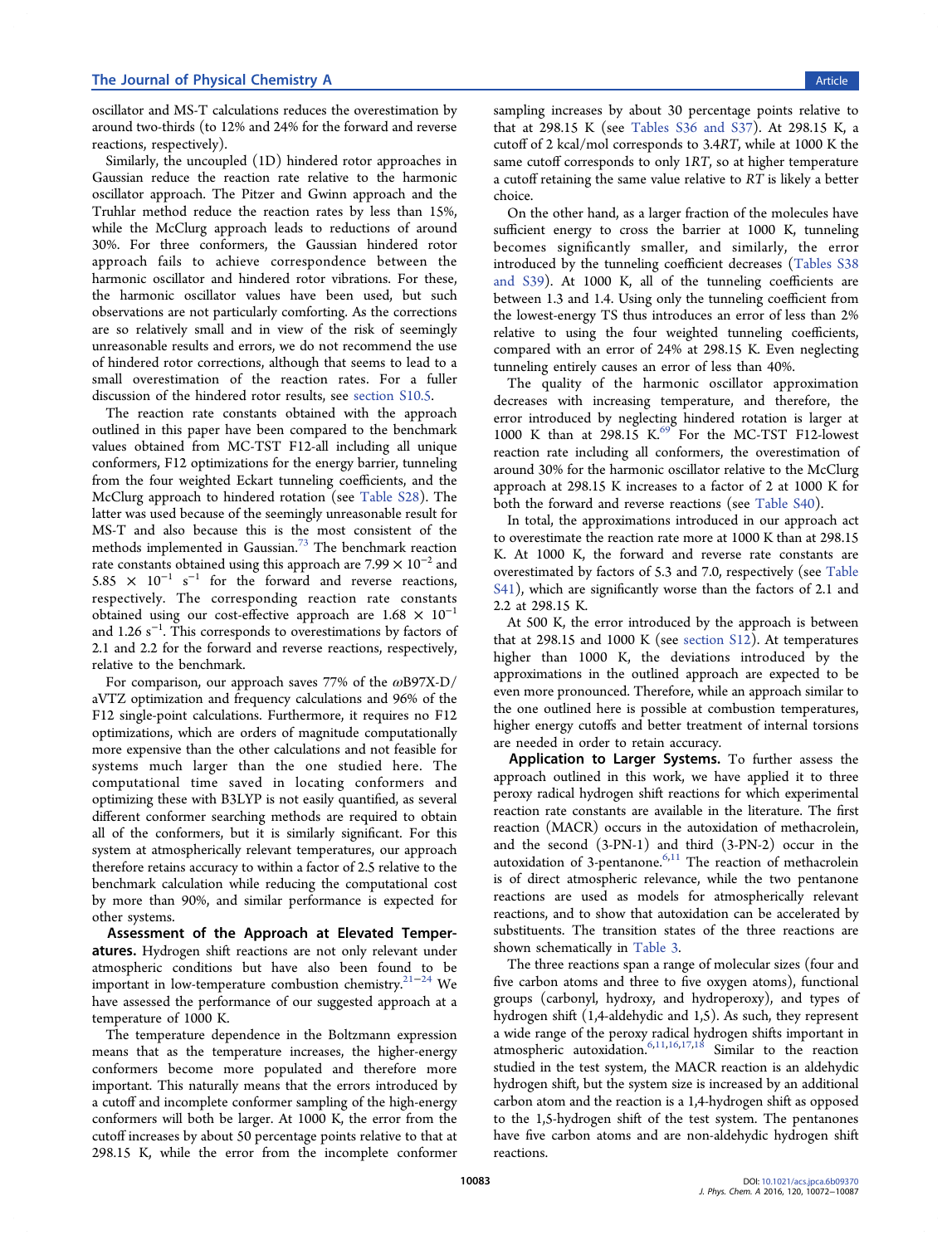Table 3. Reaction Rate Constants of Peroxy Radical Hydrogen Shift Reactions (in s<sup>−</sup><sup>1</sup> ) Calculated Using the Approach Suggested in This Work Compared with Experimental Values from the Literature



a This work using our suggested approach as described in Summary of the Suggested Approach.  ${}^b$ Crounse et al.<sup>11</sup> cCrounse et al.<sup>6</sup> dThe reactant of 3-PN-2 exists as two diastereomers. The reaction rate constant was calculated for both, while the experimental result was determined from a mixture of the two.

As can be seen in Table 3, the reaction rate constants obtained using the cost-effective approach outlined in this work are within a factor of 5 of the experimental values, which clearly highlights the usefulness and versatility of our approach for peroxy radical hydrogen shift reactions.

For these four calculated reaction rate constants, further calculations were carried out to assess some of the recommendations derived from the test system and the error introduced by the approximations in our suggested approach. Conformer sampling using a limited number of the molecular mechanics approaches that performed well for the test system confirmed that loss of conformers is almost inevitable when only one force field is used. However, MMFF-charge and SYBYL remain good choices for reactants, transition states, and products. All of the rates calculated with the conformers found by each of the different conformer searching methods are within a factor of 1.3 of the reaction rate obtained with all conformers located, and most are significantly better (see [Figures S5](http://pubs.acs.org/doi/suppl/10.1021/acs.jpca.6b09370/suppl_file/jp6b09370_si_001.pdf)−S7). The largest deviation is observed for the forward reaction of MACR with MMFF-charge and is due to one relatively low energy reactant conformer being missed, but the overall performance of MMFF-charge and SYBYL is comparable.

As observed for the test system, we find that IRC-TST at the B3LYP/6-31+G(d) level of theory represents an upper limit for the reaction rate constant that can be used to effectively eliminate slow reactions (see [sections S13.3](http://pubs.acs.org/doi/suppl/10.1021/acs.jpca.6b09370/suppl_file/jp6b09370_si_001.pdf)−4).

Finally, these additional reactions confirm that a 2 kcal/mol cutoff on electronic energy is suitable to save computational effort, as the error introduced is less than 20% for all of the reactions while more than half of the  $\omega$ B97X-D/aVTZ calculations are saved (see [section S13.5](http://pubs.acs.org/doi/suppl/10.1021/acs.jpca.6b09370/suppl_file/jp6b09370_si_001.pdf)).

Extension of the approach to reactions different from peroxy radical hydrogen shifts has not been tested, but with small modifications it is expected to be valid for other unimolecular reactions at 298 K. These include alkoxy hydrogen shift reactions as well as for instance epoxide formation and unimolecular decomposition reactions such as OH, CO, or  $HO<sub>2</sub>$  loss. For systems similar to the organic radicals treated here, the accuracies of the quantum-chemical methods employed are expected to be comparable. Similarly, the cutoff value of 2 kcal/mol, which is primarily a consequence of the

Boltzmann weight, is expected to be reasonable also for other types of reactions. The two key things to consider in applying this approach to other systems are the force field parameters to use and the constraints in the transition state conformer search. However, a good starting point for the latter is to constrain the lengths of the bonds that change the most among the reactant, transition state, and product.

Remaining Uncertainties. The results presented in this work for room-temperature calculations suggest that with the approach outlined, the error introduced by the conformer sampling and energy cutoff is likely within a factor of 2. However, if the lowest-energy conformer is missed, the error might be higher. Reduction in the uncertainty associated with the conformer sampling would probably require molecular mechanics methods parametrized to correctly treat radicals and transition state structures. This is expected to further save computational time for conformational sampling, especially for the transition state, by reducing the number of conformers reverting to the same structure after B3LYP optimization. At 298.15 K, the error introduced by the harmonic oscillator approach to internal torsion is also limited.

Relative to the F12-optimized values, the error in the energy barrier is expected to be smaller than 1 kcal/mol. We expect the ROHF-RCCSD(T)-F12a/cc-pVDZ-F12 value to be close to the actual barrier, but higher-level calculations such as CCSDT or larger basis sets for the F12 optimizations are not computationally possible even for our small test system.

The approximation of using only one tunneling coefficient seems to be reasonable. On the other hand, as we have not assessed calculation of the absolute tunneling coefficient, the accuracy of this cannot be fully evaluated. It has been shown that for similar hydrogen shift reactions, the Eckart tunneling coefficient is in reasonable agreement with the results of higherlevel multidimensional tunneling approaches.<sup>66</sup> Nevertheless, our treatment of tunneling may represent the largest single remaining error source in the rate constant calculated using our approach at 298.15 K.

#### ■ CONCLUSION

We have developed a cost-effective approach for calculating reaction rate constants of peroxy radical hydrogen shift reactions. For the conformational sampling of radical species, we find that all of the molecular mechanics and semiempirical methods tested have significant problems, which can, however, partly be overcome by manually changing the treatment of the radical atom in molecular mechanics sampling. Despite the limitation in locating conformers, most of the methods provide reaction rates in good agreement with the rate obtained with all conformers. We propose MMFF with the correct neutral charge enforced on the radical center for conformer searches of the radical species involved in peroxy radical hydrogen shift reactions. For the transition states, however, it is necessary to constrain certain bond lengths in the conformer search. For the calculation of accurate reaction rates, MC-TST with F12 singlepoint calculations for the barrier is needed, while  $\omega$ B97X-D/ aVTZ calculations are suitable for the relative energy between conformers. ωB97X-D is also used to calculate the partition functions and zero-point energy corrections to the electronic energy. Low-level calculations can be used to eliminate slow reactions, as improving the approach to transition state theory and the level of electronic structure theory are both found to decrease the calculated reaction rate significantly. To save computational time, an energy cutoff can be used to exclude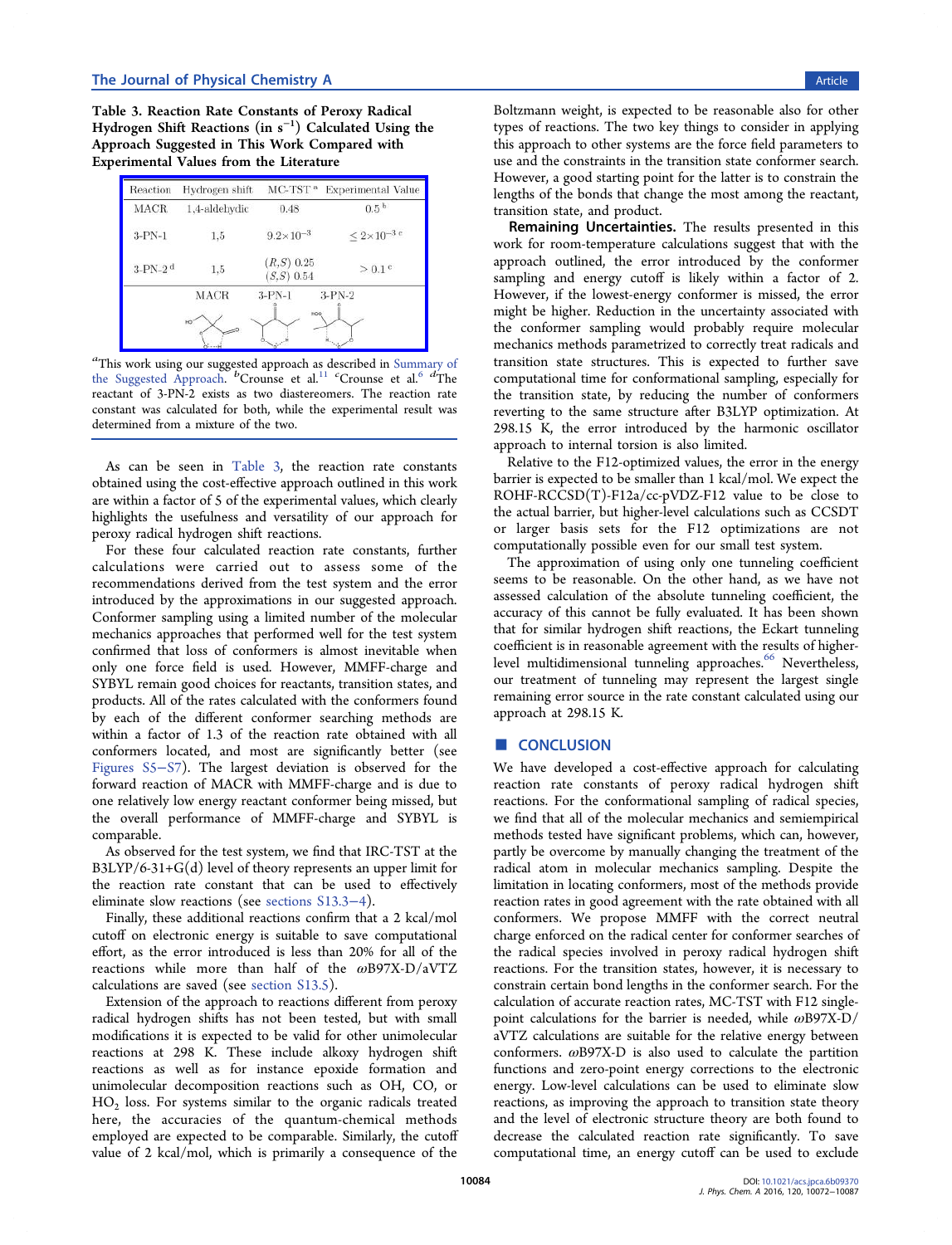#### The Journal of Physical Chemistry A **Article** 2012 12:30 Article 2013 12:30 Article 2013

high-energy conformers (at the B3LYP/6-31G+(d) level) from higher-level calculations. This only had a small effect on the reaction rate. Tunneling is important for hydrogen shift reactions, as it can increase reaction rates at 298 K significantly. The effect of tunneling can be approximated by using the tunneling coefficient associated with the lowest-energy transition state instead of calculating one for each of the transition states. Here we used the Eckart tunneling coefficient calculated from the lowest-energy transition state and the reactant and product connected to this via an IRC. Compared to our best available values, we find that our approach provides very good results (within a factor of 2.5) at very significantly reduced computational cost at 298.15 K. At elevated temperatures resembling combustion conditions, our approach deviates more from the benchmark value, and changes such as higher energy cutoffs and better treatment of torsional vibrations are likely required. At room temperature, our approach provides reaction rates within a factor of 5 of experimentally determined reaction rates for three peroxy radical hydrogen shift reactions, further highlighting its usefulness.

#### ■ ASSOCIATED CONTENT

#### **S** Supporting Information

The Supporting Information is available free of charge on the [ACS Publications website](http://pubs.acs.org) at DOI: [10.1021/acs.jpca.6b09370.](http://pubs.acs.org/doi/abs/10.1021/acs.jpca.6b09370)

Derivation of MC-TST; scripts for eliminating duplicate conformers; outline of the procedure for choosing cutoffs for identifying duplicate conformers; overview of conformers located with each conformer searching method; overview of conformers located by changing the charge and atom type for MMFF conformer searching; effect of the number of rotations in conformer searching; effect of the starting geometry for conformer searching; comparison of B3LYP and ωB97X-D for initial DFT optimization; effect of the number of constraints in TS conformer searching; differences in bond lengths of the reactant, transition state, and product; effect of constrained optimization before TS optimization; effect of the TS starting geometry in conformer searching; rate constants at different ab initio and TST levels; correlation between relative energies at various levels of theory; effect of the cutoff on the reaction rate constant and the number of conformers excluded; data for tunneling coefficients for the different transition states; effect of IRCs at various levels; flowchart of the suggested approach; energies and reaction rates with F12 singlepoint and F12-optimized energies; comparison of geometrical parameters of the ωB97X-D- and F12 optimized geometries; reaction rates with the suggested and best approaches; computational times and effect of the "opt = verytight" optimizations; rate constants with the various approaches to hindered rotation; results for assessment of the suggested approach at 500 and 1000 K; and results obtained for three additional peroxy hydrogen shift reactions with experimental reaction rate constants [\(PDF](http://pubs.acs.org/doi/suppl/10.1021/acs.jpca.6b09370/suppl_file/jp6b09370_si_001.pdf))

#### ■ AUTHOR INFORMATION

#### Corresponding Author

\*E-mail: [hgk@chem.ku.dk.](mailto:hgk@chem.ku.dk) Phone:+45-35320334. Fax: +45- 35320322.

#### ORCID<sup>®</sup>

Noora Hyttinen: [0000-0002-6025-5959](http://orcid.org/0000-0002-6025-5959) Henrik G. Kjaergaard: [0000-0002-7275-8297](http://orcid.org/0000-0002-7275-8297)

#### Notes

The authors declare no competing financial interest.

Gaussian log files of all unique ωB97X-D/aVTZ structures and scripts used for identifying duplicate conformers are available at [http://www.erda.dk/public/archives/](http://www.erda.dk/public/archives/YXJjaGl2ZS02eDBrbF8=/published-archive.html) [YXJjaGl2ZS02eDBrbF8=/published-archive.html](http://www.erda.dk/public/archives/YXJjaGl2ZS02eDBrbF8=/published-archive.html).

#### ■ ACKNOWLEDGMENTS

We acknowledge the helpfulness of Sean Ohlinger and the Spartan support staff, who were always willing to answer all of our questions remarkably quickly and precisely. We are grateful to Jimmy C. Kromann and Paul O. Wennberg for helpful discussions. We thank the Danish Center for Scientific Computing, the Center for Exploitation of Solar Energy, and the Academy of Finland for funding and the CSC IT Centre for Science for computer time.

#### ■ REFERENCES

(1) Lamb, B.; Guenther, A.; Gay, D.; Westberg, H. A National Inventory of Biogenic Hydrocarbon Emissions. Atmos. Environ. (1967- 1989) 1987, 21, 1695−1705.

(2) Guenther, A.; Hewitt, C. N.; Erickson, D.; Fall, R.; Geron, C.; Graedel, T.; Harley, P.; Klinger, L.; Lerdau, M.; Mckay, W. A.; et al. A Global Model of Natural Volatile Organic Compound Emissions. [J.](http://pubs.acs.org/action/showLinks?crossref=10.1029%2F94JD02950&coi=1%3ACAS%3A528%3ADyaK2MXmvFKrsb0%253D) [Geophys. Res](http://pubs.acs.org/action/showLinks?crossref=10.1029%2F94JD02950&coi=1%3ACAS%3A528%3ADyaK2MXmvFKrsb0%253D). 1995, 100, 8873−8892.

(3) Piccot, S. D.; Watson, J. J.; Jones, J. W. A Global Inventory of Volatile Organic Compound Emissions from Anthropogenic Sources. [J. Geophys. Res. Atmos.](http://pubs.acs.org/action/showLinks?crossref=10.1029%2F92JD00682&coi=1%3ACAS%3A528%3ADyaK38XkvFKntrY%253D) 1992, 97, 9897−9912.

(4) Kroll, J. H.; Seinfeld, J. H. Chemistry of Secondary Organic Aerosol: Formation and Evolution of Low-Volatility Organics in the Atmosphere. [Atmos. Environ](http://pubs.acs.org/action/showLinks?crossref=10.1016%2Fj.atmosenv.2008.01.003&coi=1%3ACAS%3A528%3ADC%252BD1cXls1Kksbs%253D). 2008, 42, 3593−3624.

(5) IPCC. Climate Change 2013: The Physical Science Basis. Contribution of Working Group I to the Fifth Assessment Report of the Intergovernmental Panel on Climate Change; Cambridge University Press: Cambridge, U.K., 2013; p 1535.

(6) Crounse, J. D.; Nielsen, L. B.; Jørgensen, S.; Kjaergaard, H. G.; Wennberg, P. O. Autoxidation of Organic Compounds in the Atmosphere. *[J. Phys. Chem. Lett](http://pubs.acs.org/action/showLinks?system=10.1021%2Fjz4019207&coi=1%3ACAS%3A528%3ADC%252BC3sXhsFelsbrF).* 2013, 4, 3513-3520.

(7) Ehn, M.; Thornton, J.; Kleist, E.; Sipila, M.; Junninen, H.; ̈ Pullinen, I.; Springer, M.; Rubach, F.; Tillmann, R.; Lee, B.; et al. A Large Source of Low-Volatility Secondary Organic Aerosol. [Nature](http://pubs.acs.org/action/showLinks?pmid=24572423&crossref=10.1038%2Fnature13032&coi=1%3ACAS%3A528%3ADC%252BC2cXjt12ms7g%253D) 2014, 506, 476−479.

(8) Eyring, H. The Activated Complex in Chemical Reactions. [J.](http://pubs.acs.org/action/showLinks?crossref=10.1063%2F1.1749604&coi=1%3ACAS%3A528%3ADyaA2MXhs1Sksw%253D%253D) [Chem. Phys](http://pubs.acs.org/action/showLinks?crossref=10.1063%2F1.1749604&coi=1%3ACAS%3A528%3ADyaA2MXhs1Sksw%253D%253D). 1935, 3, 107-115.

(9) Evans, M. G.; Polanyi, M. Some Applications of the Transition State Method to the Calculation of Reaction Velocities, [Especially in](http://pubs.acs.org/action/showLinks?crossref=10.1039%2Ftf9353100875&coi=1%3ACAS%3A528%3ADyaA2MXltVSmsw%253D%253D) Solution. [Trans. Faraday Soc.](http://pubs.acs.org/action/showLinks?crossref=10.1039%2Ftf9353100875&coi=1%3ACAS%3A528%3ADyaA2MXltVSmsw%253D%253D) 1935, 31, 875−894.

(10) Fukui, K. The Path of Chemical Reactions - the IRC Approach. [Acc. Chem. Res.](http://pubs.acs.org/action/showLinks?system=10.1021%2Far00072a001&coi=1%3ACAS%3A528%3ADyaL3MXmtFSgtL0%253D) 1981, 14, 363-368.

(11) Crounse, J. D.; Knap, H. C.; Ørnsø, K. B.; Jørgensen, S.; Paulot, F.; Kjaergaard, H. G.; Wennberg, P. O. Atmospheric Fate of Methacrolein. 1. Peroxy Radical Isomerization Following Addition of OH and O<sub>2</sub>. *[J. Phys. Chem. A](http://pubs.acs.org/action/showLinks?system=10.1021%2Fjp211560u&coi=1%3ACAS%3A528%3ADC%252BC38Xks1Chsb4%253D)* 2012, 116, 5756–5762.

(12) Knap, H. C.; Jørgensen, S.; Kjaergaard, H. G. Theoretical Investigation of the Hydrogen Shift Reactions in Peroxy Radicals Derived from the Atmospheric Decomposition of 3-methyl-3-buten-1 ol (MBO331). [Chem. Phys. Lett](http://pubs.acs.org/action/showLinks?crossref=10.1016%2Fj.cplett.2014.11.056&coi=1%3ACAS%3A528%3ADC%252BC2cXitVWrsrjK). 2015, 619, 236−240.

(13) Vereecken, L.; Peeters, J. Theoretical Investigation of the Role of Intramolecular Hydrogen Bonding in β-Hydroxyethoxy and β-Hydroxyethylperoxy Radicals in the Tropospheric Oxidation of Ethene. [J. Phys. Chem. A](http://pubs.acs.org/action/showLinks?system=10.1021%2Fjp9826930&coi=1%3ACAS%3A528%3ADyaK1MXhsVyht7c%253D) 1999, 103, 1768−1775.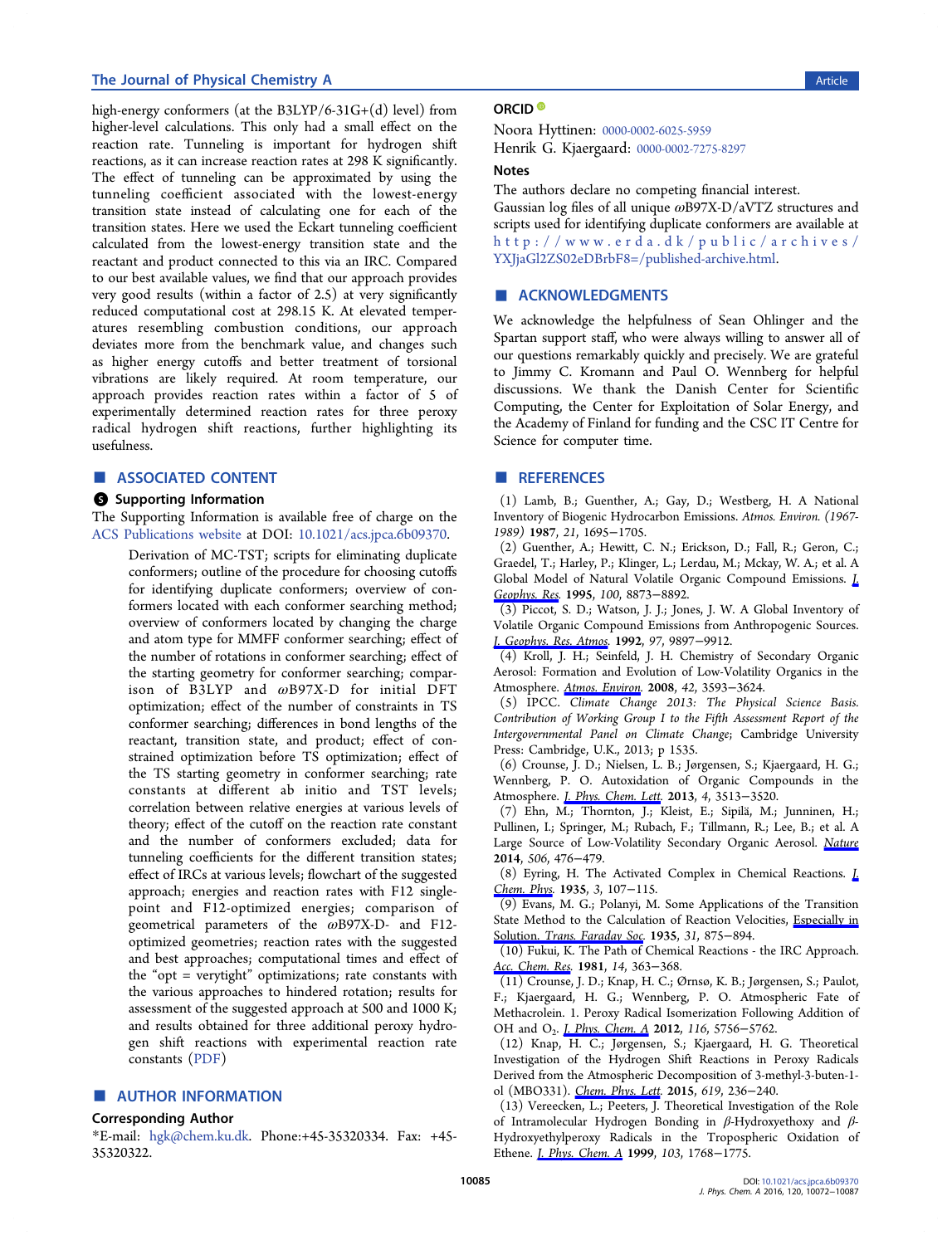(14) Vereecken, L.; Peeters, J. The 1,5-H-Shift in 1-butoxy: A Case Study in the Rigorous Implementation of Transition State Theory for a Multirotamer System. [J. Chem. Phys.](http://pubs.acs.org/action/showLinks?crossref=10.1063%2F1.1597479&coi=1%3ACAS%3A528%3ADC%252BD3sXms1Chtr8%253D) 2003, 119, 5159−5170.

(15) Vereecken, L.; Peeters, J. A Theoretical Study of the OH-Initiated Gas-Phase Oxidation Mechanism of  $\beta$ -Pinene (C<sub>10</sub>H<sub>16</sub>): First Generation Products. [Phys. Chem. Chem. Phys.](http://pubs.acs.org/action/showLinks?pmid=22322794&crossref=10.1039%2Fc2cp23711c&coi=1%3ACAS%3A528%3ADC%252BC38XislOqsLw%253D) 2012, 14, 3802−3815.

(16) Peeters, J.; Müller, J.-F.; Stavrakou, T.; Nguyen, V. S. Hydroxyl Radical Recycling in Isoprene Oxidation Driven by Hydrogen Bonding and Hydrogen Tunneling: The Upgraded LIM1Mechanism. *[J. Phys.](http://pubs.acs.org/action/showLinks?system=10.1021%2Fjp5033146&coi=1%3ACAS%3A528%3ADC%252BC2cXhtFensL%252FO)* [Chem. A](http://pubs.acs.org/action/showLinks?system=10.1021%2Fjp5033146&coi=1%3ACAS%3A528%3ADC%252BC2cXhtFensL%252FO) 2014, 118, 8625−8643.

(17) Rissanen, M. P.; Kurtén, T.; Sipilä, M.; Thornton, J. A.; Kangasluoma, J.; Sarnela, N.; Junninen, H.; Jørgensen, S.; Schallhart, S.; Kajos, M. K.; et al. The Formation of Highly Oxidized Multifunctional Products in the Ozonolysis of Cyclohexene. *[J. Am.](http://pubs.acs.org/action/showLinks?system=10.1021%2Fja507146s&coi=1%3ACAS%3A528%3ADC%252BC2cXhs1Oktb%252FM)* [Chem. Soc](http://pubs.acs.org/action/showLinks?system=10.1021%2Fja507146s&coi=1%3ACAS%3A528%3ADC%252BC2cXhs1Oktb%252FM). 2014, 136, 15596−15606.

(18) Jørgensen, S.; Knap, H. C.; Otkjær, R. V.; Jensen, A. M.; Kjeldsen, M. L. H.; Wennberg, P. O.; Kjaergaard, H. G. Rapid Hydrogen Shift Scrambling in Hydroperoxy-Substituted Organic Peroxy Radicals. [J. Phys. Chem. A](http://pubs.acs.org/action/showLinks?system=10.1021%2Facs.jpca.5b06768&coi=1%3ACAS%3A280%3ADC%252BC28vpvFWqtA%253D%253D) 2016, 120, 266−275.

(19) Kurtén, T.; Rissanen, M. P.; Mackeprang, K.; Thornton, J. A.; Hyttinen, N.; Jørgensen, S.; Ehn, M.; Kjaergaard, H. G. Computational Study of Hydrogen Shifts and Ring-Opening Mechanisms in  $\alpha$ -Pinene Ozonolysis Products. [J. Phys. Chem. A](http://pubs.acs.org/action/showLinks?system=10.1021%2Facs.jpca.5b08948) 2015, 119, 11366−11375.

(20) Jensen, F. Introduction to Computational Chemistry, 2nd ed.; John Wiley & Sons: Chichester, U.K., 2007.

(21) Heiss, A.; Sahetchian, K. Isomerization Reactions of the n-C<sub>4</sub>H<sub>9</sub>O and n-OOC<sub>4</sub>H<sub>8</sub>OH Radicals in Oxygen. *[Int. J. Chem. Kinet.](http://pubs.acs.org/action/showLinks?crossref=10.1002%2F%28SICI%291097-4601%281996%2928%3A7%3C531%3A%3AAID-KIN5%3E3.0.CO%3B2-W&coi=1%3ACAS%3A528%3ADyaK28XjvVaitb0%253D)* 1996, 28, 531−544.

(22) Curran, H. J.; Fischer, S. L.; Dryer, F. L. The Reaction Kinetics of Dimethyl Ether. II:Low-Temperature Oxidation in Flow Reactors. [Int. J. Chem. Kinet.](http://pubs.acs.org/action/showLinks?crossref=10.1002%2F1097-4601%282000%2932%3A12%3C741%3A%3AAID-KIN2%3E3.0.CO%3B2-9&coi=1%3ACAS%3A528%3ADC%252BD3cXnsFOqtL4%253D) 2000, 32, 741−759.

(23) Fournet, R.; Battin-Leclerc, F.; Glaude, P. A.; Judenherc, B.; Warth, V.; Côme, G. M.; Scacchi, G.; Ristori, A.; Pengloan, G.; Dagaut, P.; et al. The Gas-Phase Oxidation of n-hexadecane. *Int. J. Chem. Kinet*. 2001, 33, 574−586.

(24) Sarathy, S. M.; Vranckx, S.; Yasunaga, K.; Mehl, M.; OSSwald, P.; Metcalfe, W. K.; Westbrook, C. K.; Pitz, W. J.; Kohse-Höinghaus, K.; Fernandes, R. X.; et al. A Comprehensive Chemical Kinetic Combustion Model for the Four Butanol Isomers. [Combust. Flame](http://pubs.acs.org/action/showLinks?crossref=10.1016%2Fj.combustflame.2011.12.017&coi=1%3ACAS%3A528%3ADC%252BC38XitFyjtrY%253D) 2012, 159, 2028−2055.

(25) Asatryan, R.; da Silva, G.; Bozzelli, J. W. Quantum Chemical Study of the Acrolein (CH<sub>2</sub>CHCHO) + OH + O<sub>2</sub> Reactions. *[J. Phys.](http://pubs.acs.org/action/showLinks?system=10.1021%2Fjp104828a&coi=1%3ACAS%3A528%3ADC%252BC3cXpsVKrsbc%253D)* [Chem. A](http://pubs.acs.org/action/showLinks?system=10.1021%2Fjp104828a&coi=1%3ACAS%3A528%3ADC%252BC3cXpsVKrsbc%253D) 2010, 114, 8302−8311.

(26) Spartan'14; Wavefunction, Inc.: Irvine, CA, 2014.

(27) Halgren, T. A. Merck Molecular Force Field. I. Basis, Form, Scope, Parameterization, and Performance of MMFF94. *[J. Comput.](http://pubs.acs.org/action/showLinks?crossref=10.1002%2F%28SICI%291096-987X%28199604%2917%3A5%2F6%3C490%3A%3AAID-JCC1%3E3.0.CO%3B2-P&coi=1%3ACAS%3A528%3ADyaK28XhvVGmsbk%253D)* [Chem.](http://pubs.acs.org/action/showLinks?crossref=10.1002%2F%28SICI%291096-987X%28199604%2917%3A5%2F6%3C490%3A%3AAID-JCC1%3E3.0.CO%3B2-P&coi=1%3ACAS%3A528%3ADyaK28XhvVGmsbk%253D) 1996, 17, 490-519.

(28) Halgren, T. A. Merck Molecular Force Field. II. MMFF94 van der Waals and Electrostatic Parameters for Intermolecular Interactions. [J. Comput. Chem.](http://pubs.acs.org/action/showLinks?crossref=10.1002%2F%28SICI%291096-987X%28199604%2917%3A5%2F6%3C520%3A%3AAID-JCC2%3E3.0.CO%3B2-W&coi=1%3ACAS%3A528%3ADyaK28XhvVGmsbY%253D) 1996, 17, 520−552.

(29) Halgren, T. A. Merck Molecular Force Field. III. Molecular Geometries and Vibrational Frequencies for MMFF94. [J. Comput.](http://pubs.acs.org/action/showLinks?crossref=10.1002%2F%28SICI%291096-987X%28199604%2917%3A5%2F6%3C553%3A%3AAID-JCC3%3E3.0.CO%3B2-T&coi=1%3ACAS%3A528%3ADyaK28XhvVGmsbc%253D) [Chem.](http://pubs.acs.org/action/showLinks?crossref=10.1002%2F%28SICI%291096-987X%28199604%2917%3A5%2F6%3C553%3A%3AAID-JCC3%3E3.0.CO%3B2-T&coi=1%3ACAS%3A528%3ADyaK28XhvVGmsbc%253D) 1996, 17, 553−586.

(30) Halgren, T. A.; Nachbar, R. B. Merck Molecular Force Field. IV. Conformational Energies and Geometries for MMFF94. *[J. Comput.](http://pubs.acs.org/action/showLinks?crossref=10.1002%2F%28SICI%291096-987X%28199604%2917%3A6%3C587%3A%3AAID-JCC4%3E3.0.CO%3B2-P&coi=1%3ACAS%3A528%3ADyaK28XhvVGmtr4%253D)* [Chem.](http://pubs.acs.org/action/showLinks?crossref=10.1002%2F%28SICI%291096-987X%28199604%2917%3A6%3C587%3A%3AAID-JCC4%3E3.0.CO%3B2-P&coi=1%3ACAS%3A528%3ADyaK28XhvVGmtr4%253D) 1996, 17, 587-615.

(31) Halgren, T. A. Merck Molecular Force Field. V. Extension of MMFF94 Using Experimental Data, Additional Computational Data, and Empirical Rules. [J. Comput. Chem.](http://pubs.acs.org/action/showLinks?crossref=10.1002%2F%28SICI%291096-987X%28199604%2917%3A5%2F6%3C616%3A%3AAID-JCC5%3E3.0.CO%3B2-X&coi=1%3ACAS%3A528%3ADyaK28XhvVGmtr8%253D) 1996, 17, 616−641.

(32) Halgren, T. A. MMFF VII. Characterization of MMFF94, MMFF94s, and Other Widely Available Force Fields for Conformational Energies and for Intermolecular-Interaction Energies and Geometries. [J. Comput. Chem.](http://pubs.acs.org/action/showLinks?crossref=10.1002%2F%28SICI%291096-987X%28199905%2920%3A7%3C730%3A%3AAID-JCC8%3E3.0.CO%3B2-T&coi=1%3ACAS%3A528%3ADyaK1MXjtVSls7s%253D) 1999, 20, 730−748.

(33) Clark, M.; Cramer, R. D.; Van Opdenbosch, N. Validation of the General Purpose Tripos 5.2 Force Field. *[J. Comput. Chem.](http://pubs.acs.org/action/showLinks?crossref=10.1002%2Fjcc.540100804&coi=1%3ACAS%3A528%3ADyaK3cXhtlygsbk%253D)* 1989, 10, 982−1012.

(34) Dewar, M. J. S.; Zoebisch, E. G.; Healy, E. F.; Stewart, J. J. P. Development and Use of Quantum Mechanical Molecular Models. 76. AM1: a New General Purpose Quantum Mechanical Molecular Model. [J. Am. Chem. Soc.](http://pubs.acs.org/action/showLinks?system=10.1021%2Fja00299a024&coi=1%3ACAS%3A528%3ADyaL2MXktFWlsLk%253D) 1985, 107, 3902−3909.

(35) Dewar, M. J. S.; Thiel, W. Ground States of Molecules. 38. [The](http://pubs.acs.org/action/showLinks?system=10.1021%2Fja00457a004&coi=1%3ACAS%3A528%3ADyaE2sXkslelt7g%253D) [MNDO Method. Approximations and Parameters.](http://pubs.acs.org/action/showLinks?system=10.1021%2Fja00457a004&coi=1%3ACAS%3A528%3ADyaE2sXkslelt7g%253D) J. Am. Chem. Soc. 1977, 99, 4899−4907.

(36) Stewart, J. J. P. Optimization of Parameters for Semiempirical Methods II. Applications. [J. Comput. Chem](http://pubs.acs.org/action/showLinks?crossref=10.1002%2Fjcc.540100209&coi=1%3ACAS%3A528%3ADyaL1MXkt1ylu7o%253D). 1989, 10, 221−264.

(37) Stewart, J. J. Optimization of Parameters for Semiempirical Methods V: Modification of NDDO Approximations and Application to 70 Elements. [J. Mol. Model.](http://pubs.acs.org/action/showLinks?pmid=17828561&crossref=10.1007%2Fs00894-007-0233-4&coi=1%3ACAS%3A528%3ADC%252BD2sXhtlequr7N) 2007, 13, 1173−1213.

(38) Rocha, G. B.; Freire, R. O.; Simas, A. M.; Stewart, J. J. P. RM1: A Reparameterization of AM1 for H, C, N, O, P, S, F, Cl, Br, and I. [J.](http://pubs.acs.org/action/showLinks?pmid=16691568&crossref=10.1002%2Fjcc.20425&coi=1%3ACAS%3A528%3ADC%252BD28XlvVegsro%253D) [Comput. Chem](http://pubs.acs.org/action/showLinks?pmid=16691568&crossref=10.1002%2Fjcc.20425&coi=1%3ACAS%3A528%3ADC%252BD28XlvVegsro%253D). 2006, 27, 1101−1111.

(39) Becke, A. D. Density-Functional Thermochemistry. III The Role of Exact Exchange. [J. Chem. Phys](http://pubs.acs.org/action/showLinks?crossref=10.1063%2F1.464913&coi=1%3ACAS%3A528%3ADyaK3sXisVWgtrw%253D). 1993, 98, 5648−5652.

(40) Lee, C.; Yang, W.; Parr, R. G. Development of the Colle-Salvetti Correlation-Energy Formula into a Functional of the Electron Density. [Phys. Rev. B: Condens. Matter Mater. Phys](http://pubs.acs.org/action/showLinks?pmid=9944570&crossref=10.1103%2FPhysRevB.37.785&coi=1%3ACAS%3A528%3ADyaL1cXktFWrtbw%253D). 1988, 37, 785−789.

(41) Yanai, T.; Tew, D. P.; Handy, N. C. A New Hybrid Exchange-Correlation Functional Using the Coulomb-Attenuating Method (CAM-B3LYP). [Chem. Phys. Lett](http://pubs.acs.org/action/showLinks?crossref=10.1016%2Fj.cplett.2004.06.011&coi=1%3ACAS%3A528%3ADC%252BD2cXlsFKgtbs%253D). 2004, 393, 51−57.

(42) Zhao, Y.; Truhlar, D. G. Density Functionals with Broad Applicability in Chemistry. [Acc. Chem. Res](http://pubs.acs.org/action/showLinks?system=10.1021%2Far700111a&coi=1%3ACAS%3A528%3ADC%252BD1cXksV2iug%253D%253D). 2008, 41, 157−167.

(43) Holroyd, L. F.; van Mourik, T. Insufficient Description of Dispersion in B3LYP and Large Basis Set Superposition Errors in MP2 Calculations Can Hide Peptide Conformers. [Chem. Phys. Lett](http://pubs.acs.org/action/showLinks?crossref=10.1016%2Fj.cplett.2007.05.072&coi=1%3ACAS%3A528%3ADC%252BD2sXmvVGjsb8%253D). 2007, 442, 42−46.

(44) Garden, A. L.; Paulot, F.; Crounse, J. D.; Maxwell-Cameron, I. J.; Wennberg, P. O.; Kjaergaard, H. G. Calculation of Conformationally Weighted Dipole Moments Useful in Ion−Molecule Collision Rate Estimates. [Chem. Phys. Lett](http://pubs.acs.org/action/showLinks?crossref=10.1016%2Fj.cplett.2009.04.038&coi=1%3ACAS%3A528%3ADC%252BD1MXmtVSrsLs%253D). 2009, 474, 45−50.

(45) Hyttinen, N.; Kupiainen-Mä ättä, O.; Rissanen, M. P.; Muuronen, M.; Ehn, M.; Kurtén, T. Modeling the Charging of Highly Oxidized Cyclohexene Ozonolysis Products Using Nitrate-Based Chemical Ionization. [J. Phys. Chem. A](http://pubs.acs.org/action/showLinks?system=10.1021%2Facs.jpca.5b01818&coi=1%3ACAS%3A528%3ADC%252BC2MXptF2mtLw%253D) 2015, 119, 6339−6345.

(46) Eksterowicz, J. E.; Houk, K. N. Transition-State Modeling with Empirical Force Fields. [Chem. Rev.](http://pubs.acs.org/action/showLinks?system=10.1021%2Fcr00023a006&coi=1%3ACAS%3A528%3ADyaK3sXmt1GgsL8%253D) 1993, 93, 2439−2461.

(47) Hansen, E.; Rosales, A. R.; Tutkowski, B.; Norrby, P.-O.; Wiest, O. Prediction of Stereochemistry Using Q2MM. [Acc. Chem. Res](http://pubs.acs.org/action/showLinks?system=10.1021%2Facs.accounts.6b00037&coi=1%3ACAS%3A528%3ADC%252BC28XlslCksbg%253D). 2016, 49, 996−1005.

(48) Mayo, S. L.; Olafson, B. D.; Goddard, W. A. DREIDING: A Generic Force Field for Molecular Simulations. *[J. Phys. Chem](http://pubs.acs.org/action/showLinks?system=10.1021%2Fj100389a010&coi=1%3ACAS%3A528%3ADyaK3cXmtlyhtL0%253D).* 1990, 94, 8897−8909.

(49) Rappe, A. K.; Casewit, C. J.; Colwell, K. S.; Goddard, W. A.; Skiff, W. M. UFF, a Full Periodic Table Force Field for Molecular Mechanics and Molecular Dynamics Simulations. *[J. Am. Chem. Soc.](http://pubs.acs.org/action/showLinks?system=10.1021%2Fja00051a040&coi=1%3ACAS%3A528%3ADyaK38Xmtl2qur8%253D)* 1992, 114, 10024−10035.

(50) Cornell, W. D.; Cieplak, P.; Bayly, C. I.; Gould, I. R.; Merz, K. M.; Ferguson, D. M.; Spellmeyer, D. C.; Fox, T.; Caldwell, J. W.; Kollman, P. A. A Second Generation Force Field for the Simulation of Proteins, Nucleic Acids, and Organic Molecules. *[J. Am. Chem. Soc.](http://pubs.acs.org/action/showLinks?system=10.1021%2Fja00124a002&coi=1%3ACAS%3A528%3ADyaK2MXlsFertrc%253D)* 1995, 117, 5179−5197.

(51) Frisch, M. J.; Trucks, G. W.; Schlegel, H. B.; Scuseria, G. E.; Robb, M. A.; Cheeseman, J. R.; Scalmani, G.; Barone, V.; Mennucci, B.; Petersson, G. A.; et al. Gaussian 09, revision D.01; Gaussian, Inc.: Wallingford, CT, 2009.

(52) Chai, J.-D.; Head-Gordon, M. Long-Range Corrected Hybrid Density Functionals with Damped Atom-Atom Dispersion Corrections. [Phys. Chem. Chem. Phys.](http://pubs.acs.org/action/showLinks?pmid=18989472&crossref=10.1039%2Fb810189b&coi=1%3ACAS%3A528%3ADC%252BD1cXhtlCksbfO) 2008, 10, 6615−6620.

(53) Hehre, W. J.; Ditchfield, R.; Pople, J. A. Self-Consistent Molecular Orbital Methods. XII. Further Extensions of Gaussian Type Basis Sets for Use in Molecular Orbital Studies of Organic Molecules. [J. Chem. Phys.](http://pubs.acs.org/action/showLinks?crossref=10.1063%2F1.1677527&coi=1%3ACAS%3A528%3ADyaE38XptVemsw%253D%253D) 1972, 56, 2257−2261.

(54) Clark, T.; Chandrasekhar, J.; Spitznagel, G. W.; Schleyer, P. V. R. Efficient Diffuse Function-Augmented Basis Sets for Anion Calculations. III. The 3-21+G Basis Set for First-Row Elements, Li-F. [J. Comput. Chem](http://pubs.acs.org/action/showLinks?crossref=10.1002%2Fjcc.540040303&coi=1%3ACAS%3A528%3ADyaL3sXlt1ymsb8%253D). 1983, 4, 294−301.